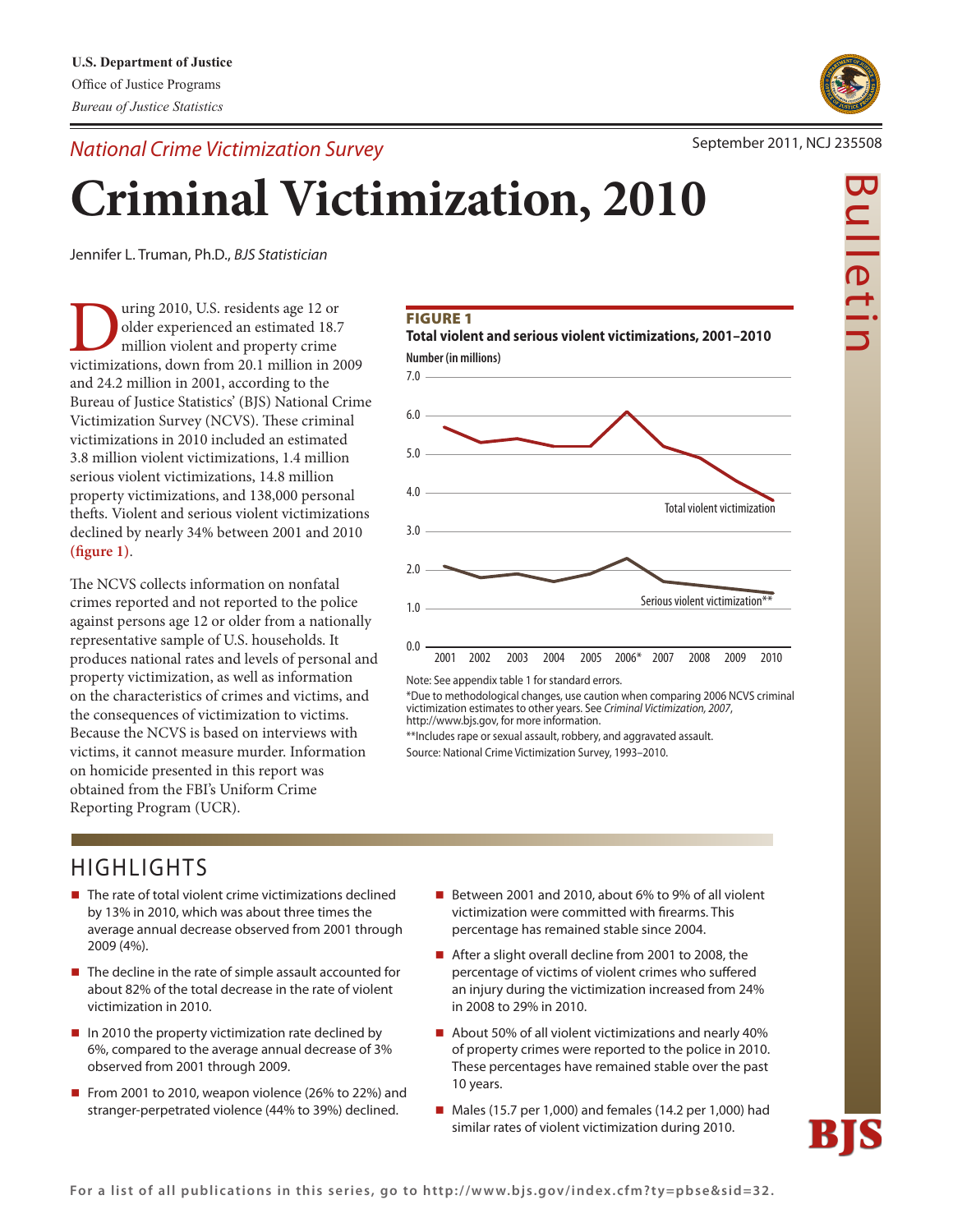# **The NCVS collected information from victims of nonfatal violent crimes and property crimes**

The NCVS measures the violent crimes of rape, sexual assault, robbery, aggravated assault, and simple assault. The NCVS classifies rape, sexual assault, robbery, and aggravated assault as serious violent crimes. Property crimes include household burglary, motor vehicle theft, and theft. The survey also measures personal theft, which included pocket picking and purse snatching.

Victimization is the basic unit of analysis used throughout this report. Victimization is a crime as it affects one individual person or household. For personal crimes, the number of victimizations is equal to the number of victims involved. The number of victimizations may be greater than the number of incidents because more than one person may be victimized during an incident. Each crime against a household is assumed to involve a single victim, the affected household.

Victimization rate is a measure of the occurrence of victimizations among a specified population group. For personal crimes, this is based on the number of victimizations per 1,000 residents age 12 or older. For household crimes, the victimization rates are calculated using the number of incidents per 1,000 households.

# **Violent and property victimizations declined in 2010**

During 2010, the decline in the number of violent and property victimizations was greater than the average rate of decline during the nine years from 2001 through 2009. On

average, violent victimizations declined by 3% per year over this period; however, these violent victimizations dropped by 12% during 2010 **(table 1)**. Property crime victimizations slightly declined by 5% during 2010, which was more than two times the average annual rate of decline from 2001 to 2009.

The number of violent victimizations declined from 4.3 million to 3.8 million from 2009 to 2010, which was a decline of 12%. Simple assault, which accounted for 63% of all violent victimizations, declined by 15%. This decline in simple assault accounted for 83% of the total decrease in violent victimizations. No measurable change occurred in the number of serious violent victimizations from 2009 to 2010. The number of property victimizations slightly declined by 5% between 2009 and 2010 from 15.6 million to 14.8 million victimizations.

Similar to the number of violent victimizations, the violent crime victimization rate—the number of violent criminal victimizations per 1,000 persons age 12 and older—declined from 17.1 to 14.9 victimizations per 1,000 persons between 2009 and 2010, which was a 13% decline **(table 2)**. This decline was more than the average annual 4% decline of the violent victimization rates since 2001. No measurable change occurred in the overall victimization rate for serious violent crimes between 2009 and 2010.

The overall property crime victimization rate also declined between 2009 and 2010 from 127.4 to 120.2 victimizations per 1,000 households, which was a 6% decline compared to the average annual decline of 3% since 2001.

#### **TABLE 1**

**Number of criminal victimizations and percent change, by type of crime, 2001, 2009, and 2010**

|                                    |            | <b>Number of victimizations</b> |            |                                    | Percent change,        | Average annual           |
|------------------------------------|------------|---------------------------------|------------|------------------------------------|------------------------|--------------------------|
| Type of crime                      | 2001       | 2009                            | 2010       | Percent change,<br>$2001 - 2010^a$ | 2009-2010 <sup>a</sup> | change, 2001-2009        |
| All crime                          | 24,215,700 | 20,057,180                      | 18,725,710 | $-22.7%$                           | $-6.6%$ †              | $-2.1%$                  |
| Violent crime <sup>b</sup>         | 5,743,820  | 4,343,450                       | 3,817,380  | $-33.5%$ †                         | $-12.1%$               | $-3.1%$                  |
| Serious violent crime <sup>c</sup> | 2,101,100  | 1,483,050                       | 1,394,310  | $-33.6+$                           | $-6.0$                 | $-3.9$                   |
| Rape/sexual assault <sup>d</sup>   | 248,250    | 125,920                         | 188,380    | $-24.1$                            | 49.6‡                  | $-7.5$                   |
| Robbery                            | 630,690    | 533,790                         | 480,750    | $-23.8+$                           | $-9.9$                 | $-1.9$                   |
| Assault                            | 4,864,890  | 3,683,750                       | 3,148,250  | $-35.3+$                           | $-14.5$ <sup>+</sup>   | $-3.1$                   |
| Aggravated                         | 1,222,160  | 823,340                         | 725,180    | $-40.7+$                           | $-11.9$                | $-4.4$                   |
| Simple                             | 3,642,720  | 2,860,410                       | 2,423,060  | $-33.5+$                           | $-15.3+$               | $-2.7$                   |
| Personal theft <sup>e</sup>        | 188,370    | 133,210                         | 138,340    | $-26.6%$                           | 3.9%                   | $-3.9%$                  |
| Property crime                     | 18,283,510 | 15,580,520                      | 14,769,990 | $-19.2%$ †                         | $-5.2%$                | $-1.8%$                  |
| Household burglary                 | 3,139,700  | 3,134,930                       | 2,923,430  | $-6.9+$                            | $-6.7$                 | $\hspace{0.05cm} \ldots$ |
| Motor vehicle theft                | 1,008,730  | 735,770                         | 606,990    | $-39.8$ <sup>+</sup>               | $-17.5\pm$             | $-3.5$                   |
| Theft                              | 14,135,090 | 11,709,830                      | 11,239,560 | $-20.5$ <sup>+</sup>               | $-4.0$                 | $-2.1$                   |

Note: Detail may not sum to total due to rounding. Total population age 12 or older was 229,215,290 in 2001, 254,105,610 in 2009, and 255,961,940 in 2010. Total number of households was 109,568,450 in 2001, 122,327,660 in 2009, and 122,885,160 in 2010. See appendix table 2 for standard errors.

†Significant at 95%.

‡Significant at 90%.

--Less than 0.5.

aPercent change calculated based on unrounded estimates.

bExcludes homicide because the NCVS is based on interviews with victims and therefore cannot measure murder.

cIncludes rape or sexual assault, robbery, and aggravated assault.

 ${}^d$ Care should be taken in interpreting the increase in the number of rape or sexual assault (49.6%) between 2009 and 2010, because the estimates are based on a small number of cases reported in the survey. See *Methodology* for details on the measurement of rape/sexual assault in the NCVS.

eIncludes pocket picking, completed purse snatching, and attempted purse snatching.

Source: National Crime Victimization Survey, 2001, 2009, and 2010.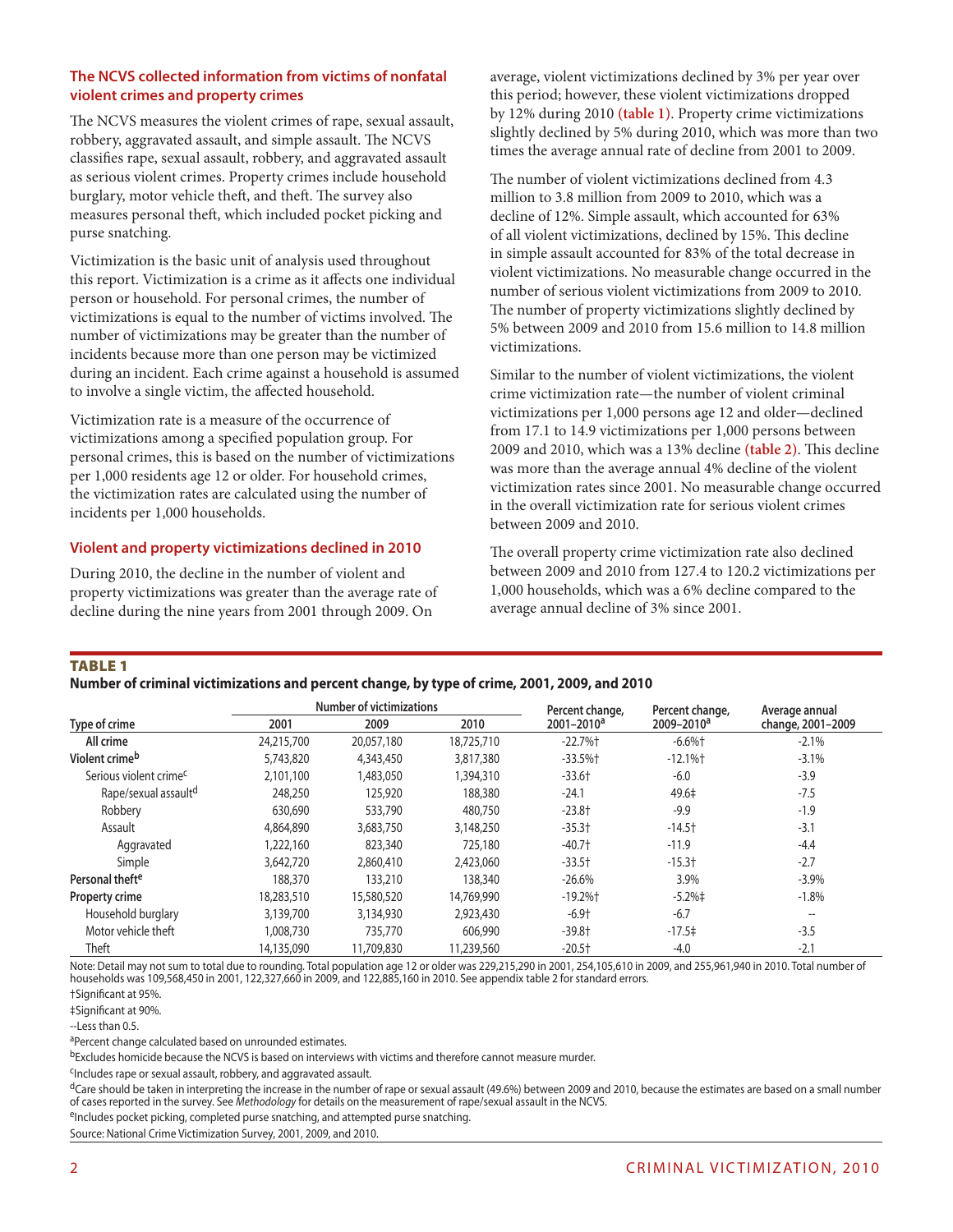Between 2001 and 2010, rates of all major violent and property victimizations measured by the NCVS declined. During the 10-year period, the overall violent victimization rate decreased by 40.5%, and the rate of serious violent victimization declined by 40.6%. The rate of overall property victimization fell by 28% from 2001 to 2010.

# **Violent victimization rates fell to their lowest levels since 1993**

The double-digit percentage decline in the violent crime victimization rate in 2010 continued a longer-term trend. Since 1993, the violent crime victimization rate declined steadily from 49.9 per 1,000 persons age 12 or older in 1993 to 14.9 per 1,000 in 2010, a decline of 70% **(figure 2)**. Most of this decline occurred between 1993 and 2001, when the violent crime rate declined by half to reach 25.1 in 2001.

The serious violent crime victimization rate followed a similar pattern of decline as the violent crime victimization rate. It declined by 73% since 1993, from 20.5 per 1,000 persons age 12 or older to 5.4 per 1,000. The serious violent crime victimization rate declined by more than half between 1993 and 2000, reaching 10.1 per 1,000 persons age 12 or older in 2000. It declined by almost half again from 2000 to 2010, reaching 5.4 per 1,000 persons age 12 or older.

#### Figure 2

#### **Total violent and serious violent victimizations, 1993–2010**

**Rate per 1,000 persons age 12 or older**



\*Due to methodological changes, use caution when comparing 2006 NCVS criminal victimization estimates to other years. See *Criminal Victimization, 2007*, http://www.bjs.gov, for more information.

Source: National Crime Victimization Survey, 1993–2010.

#### Table 2

#### **Rates of criminal victimization and percent change, by type of crime, 2001, 2009, and 2010**

|                                    |       | Victimization rates <sup>a</sup> |       | Percent change in            | Percent change in            | Average annual change in |
|------------------------------------|-------|----------------------------------|-------|------------------------------|------------------------------|--------------------------|
| Type of crime                      | 2001  | 2009                             | 2010  | rate, 2001-2010 <sup>b</sup> | rate, 2009-2010 <sup>b</sup> | rate, 2001-2009          |
| Violent crime <sup>c</sup>         | 25.1  | 17.1                             | 14.9  | $-40.5%$ †                   | $-12.7%$                     | $-4.3$                   |
| Serious violent crime <sup>d</sup> | 9.2   | 5.8                              | 5.4   | $-40.6$ <sup>+</sup>         | $-6.7$                       | $-5.0$                   |
| Rape/sexual assault <sup>e</sup>   | 1.1   | 0.5                              | 0.7   | $-32.0$ <sup>+</sup>         | 48.5‡                        | $-8.7$                   |
| Robbery                            | 2.8   | 2.1                              | 1.9   | $-31.7+$                     | $-10.6$                      | $-3.0$                   |
| Assault                            | 21.2  | 14.5                             | 12.3  | $-42.0+$                     | $-15.2$ <sup>+</sup>         | $-4.2$                   |
| Aggravated                         | 5.3   | 3.2                              | 2.8   | $-46.9$ <sup>+</sup>         | $-12.6$                      | $-5.5$                   |
| Simple                             | 15.9  | 11.3                             | 9.5   | $-40.4$ <sup>+</sup>         | $-15.9$ <sup>+</sup>         | $-3.8$                   |
| Personal theft <sup>f</sup>        | 0.8   | 0.5                              | 0.5   | $-34.2% \pm 1$               | 3.1%                         | $-5.0$                   |
| <b>Property crime</b>              | 166.9 | 127.4                            | 120.2 | $-28.0\%$ +                  | $-5.6%$ †                    | $-3.0$                   |
| Household burglary                 | 28.7  | 25.6                             | 23.8  | $-17.0+$                     | $-7.2$                       | $-1.2$                   |
| Motor vehicle theft                | 9.2   | 6.0                              | 4.9   | $-46.3$ <sup>+</sup>         | $-17.9‡$                     | $-4.7$                   |
| Theft                              | 129.0 | 95.7                             | 91.5  | $-29.1$ <sup>+</sup>         | $-4.5$                       | $-3.3$                   |

Note: The total population age 12 or older was 229,215,290 in 2001, 254,105,610 in 2009, and 255,961,940 in 2010. The total number of households was 109,568,450 in 2001, 122,327,660 in 2009, and 122,885,160 in 2010. See appendix table 4 for standard errors.

†Significant at 95%.

‡Significant at 90%.

aVictimization rates are per 1,000 persons age 12 or older for violent crime or per 1,000 households for property crime.

bPercent change calculated on unrounded estimates.

cExcludes homicide because the NCVS is based on interviews with victims and therefore cannot measure murder.

<sup>d</sup>Includes rape or sexual assault, robbery, and aggravated assault.

eCare should be taken in interpreting the increase in the rate of rape or sexual assault (48.5%) between 2009 and 2010, because the estimates are based on a small number of cases reported in the survey. See *Methodology* for details on the measurement of rape/sexual assault in the NCVS.

<sup>f</sup>Includes pocket picking, completed purse snatching, and attempted purse snatching.

Source: National Crime Victimization Survey, 2001, 2009, and 2010.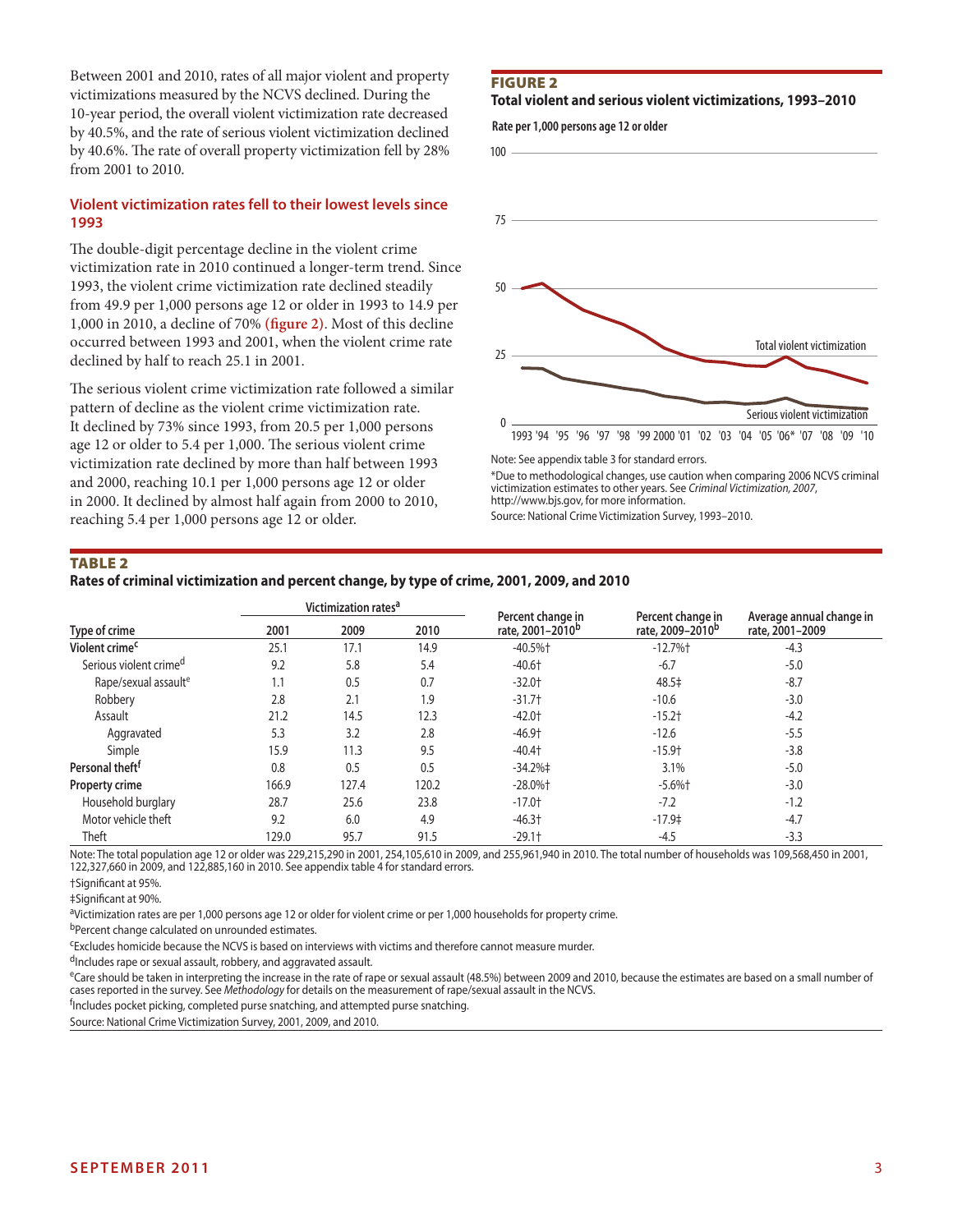# **Series victimization**

Among ongoing research efforts associated with its redesign of the NCVS, BJS is investigating ways to include high volume repeat victimizations in the total estimates of criminal victimization. The NCVS terms these high volume repeat victimizations series victimizations. The inclusion of series victimizations is important to obtain a more accurate estimate of victimization. Series victimizations may also involve certain types of victimizations, such as intimate partner abuse or repeated attacks on adolescents at school.<sup>1</sup>

The NCVS measures victimizations that are similar in type but occur with such frequency that a victim is unable to recall each individual event or to describe each event in detail. Survey procedures allow NCVS interviewers to identify and classify these similar victimizations as series victimizations. The NCVS uses three questions to determine if victimizations qualify as series victimizations: (1) Did the incident occur six or more times in the past six months? (2) Are the incidents similar to each other in detail? (3) Is the respondent unable to recall enough detail of each incident to distinguish one from another? When all three conditions are met, the NCVS interviewer records the number of victimizations and collects detailed information on the last occurrence in the series.

For various reasons, BJS has historically excluded series victimizations from its counts and rates of criminal victimization in prior Criminal Victimization bulletins. This is primarily because victims are unable to provide details for each event, and information is collected only on the last incident in the series. Basing estimates solely on the last

1Planty, M., & Strom, K.J. (2007). Understanding the role of repeat victims in the production of annual US victimization rates. *Journal of Quantitative Criminology*.

incident may lead to overgeneralizing the characteristics of the last victimization to all victimizations. Victims who experience a large number of incidents may be unable to provide reliable counts of the number of times these victimizations occurred. Without such details it is difficult to count and classify victimizations for purposes of estimating national victimization rates.

BJS has examined alternative methods for including series victimizations in its annual counts and rates of victimizations with the aim of implementing methods that produce reliable estimates of crime levels and changes in these levels. BJS analyzed various alternatives, including the use of the victim's estimate of the number of times the incident occurred, and the use of the victim's estimate with a cap on the maximum number of incidents to minimize the effects of extreme outliers on the rates. The findings from these analyses resulted in the decision to count series incidents as the number reported by the victim, but to cap that number at 10.<sup>2</sup> For the majority of series incidents, victims report that the incidents occurred 10 or fewer times. Research also indicates that the fact that the respondent is unable to separate each event suggests that these events are in fact very similar and overgeneralization may not be a problem. Further, many respondents estimate the number of incidents that occurred using common measurements of time, such as once a month (6 times in the 6-month period) or once a week (24 times in the 6-month period).

 ${\rm ^2BJS}$  research findings underlying this decision will be made available in a forthcoming report on series victimization estimates.

#### **Questions for series victimization**

Altogether, how many times did this type of incident happen during the last 6 months?

\_\_\_\_\_ Number of incidents

How many incidents?

 $\Box$  1-5 incidents (not a "series")

 $\square$  6 or more incidents

Are these incidents similar to each other in detail or are they different types of crimes?

 $\square$  Similar

 $\square$  Different (not a "series")

Can you recall enough detail of each incident to distinguish them from each other?

 $\square$  Yes (not a "series")

 $\Box$  No (is a "series")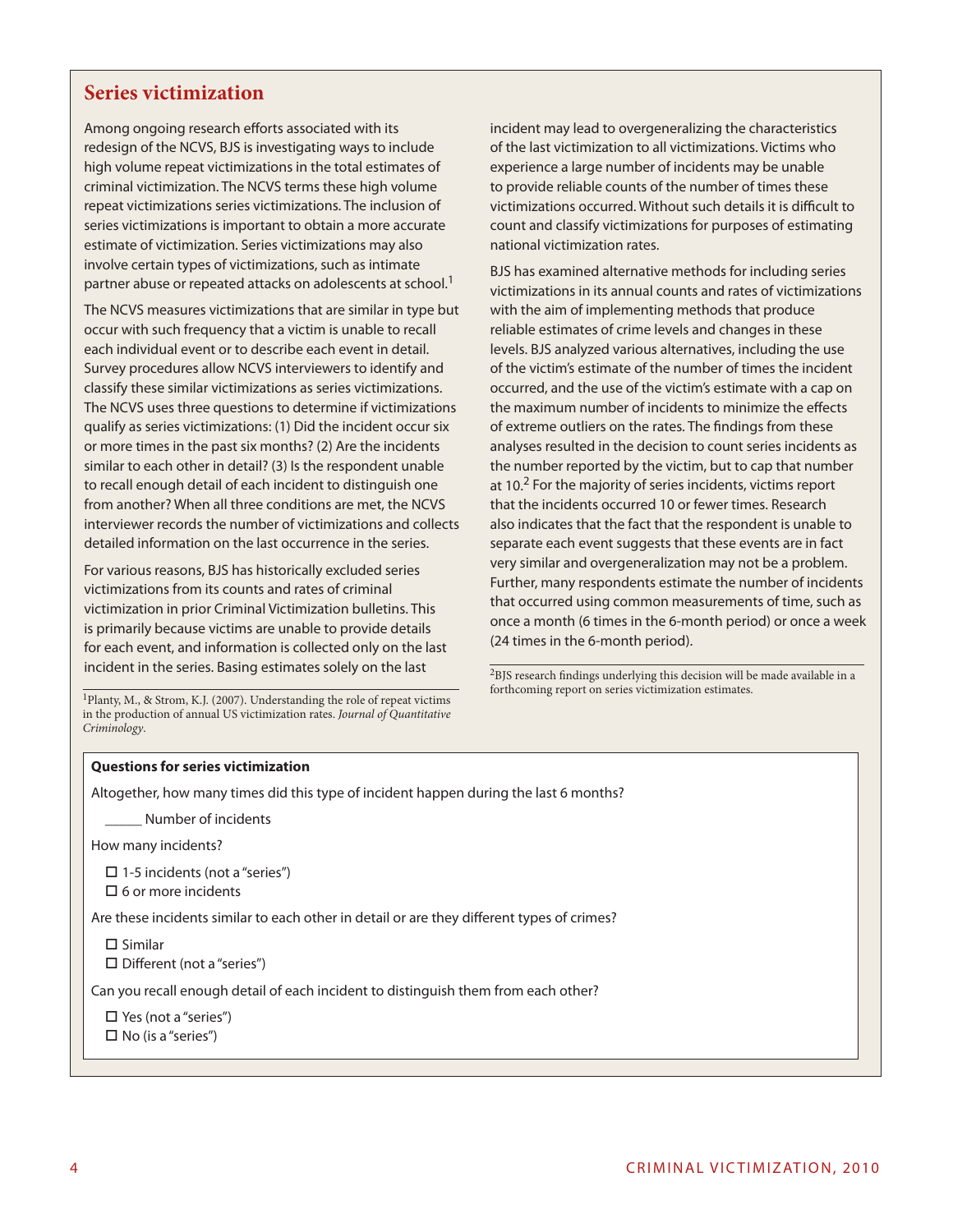#### *Series victimization (continued)*

#### **Impact of series victimization**

When series incidents are counted as the victim's estimate with a cap of 10, the national estimates of victimization increase, as expected. When series incidents are excluded from the violent crime victimization rate, the rate ranges from 23% to 37% lower than the rate obtained when series incidents are included. This is consistent with research conducted by BJS and others that has shown that national victimization estimates can be highly sensitive to victims' estimates of the number of times these events occurred.<sup>3</sup>

However, the general trends in the violent victimization rate are not affected by the introduction of series victimizations in these estimates. Both show a similar pattern of decline over the period from 1993 to 2010 **(figure 3**). When violent victimization rates excluded series incidents, the decline from 1993 to 2010 was 70%; when series incidents were included in the rates, the decline was 76%. Similarly, both rates declined by about 40% from 2001 to 2010. The violent victimization rate declined by 13% between 2009 and 2010 with series victimizations excluded and declined by 14% with series victimizations included.

The two violent crime victimization rates converged because a decrease in the number of series incidents occurred in

3See *Series victimization: Report of a field test*, NCJ 104615, BJS web, April 1987; Rand, M., & Saltzman, L.E. (2003). The nature and extent of recurring intimate partner violence in the United States. *Journal of Comparative Family Studies*; and Planty, M., & Strom, K.J. (2007). Understanding the role of repeat victims in the production of annual US victimization rates. *Journal of Quantitative Criminology*.

the U.S. In 1993, series incidents (when counted as one victimization) accounted for almost 7 percent of all violent crime victimizations, and by 2010 series incidents accounted for about 3% of all violent victimizations. Using the counting rule when the series incidents were counted as the victim estimate with a cap of 10, series accounted for almost 37% of all violent victimization in 1993 and 23% in 2010.

#### **FIGURE 3**

#### **Violent victimization with series victimizations included and excluded, 1993–2010**



Source: National Crime Victimization Survey, 1993–2010.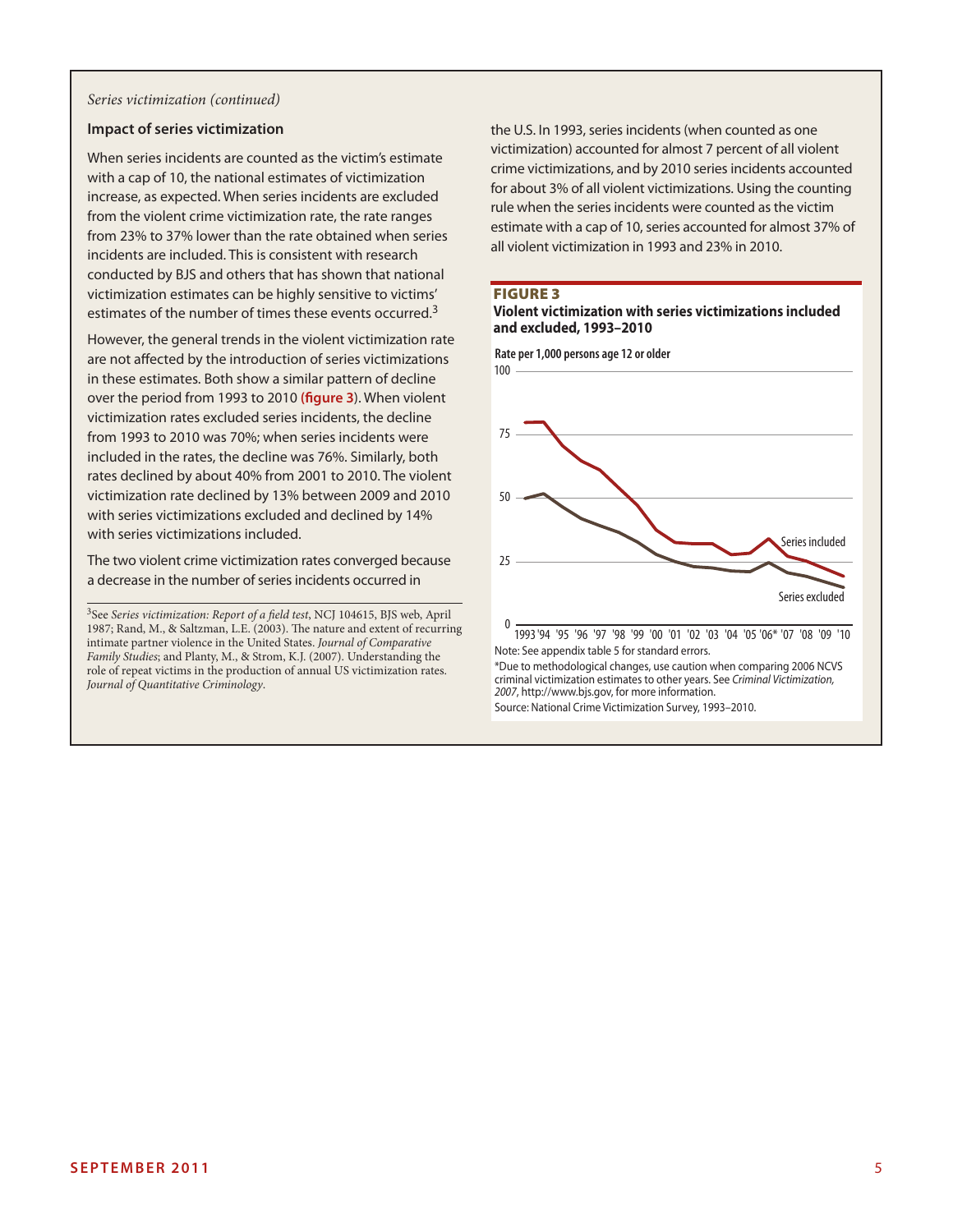# **Both the NCVS and the preliminary UCR reported a decline in crime from 2009 to 2010**

The 2010 annual decline in violent and property victimizations in the NCVS were consistent in direction with preliminary findings from the FBI's Uniform Crime Reporting Program (UCR) **(table 3)**. Because the NCVS and UCR measure an overlapping, but not identical, set of offenses and use different methodologies, congruity between the estimates is not expected. Throughout the 39-year history of the NCVS, both programs have generally demonstrated similar yearto-year increases or decreases in the levels of violent and property crimes.

Violent crime as measured by the FBI's UCR includes murder and non-negligent manslaughter, forcible rape, robbery, and aggravated assault. Property crimes include burglary, larceny-theft, and motor vehicle theft. The UCR measures crimes known to the police occurring to both persons and businesses. The FBI obtains data on the crimes from law enforcement agencies, while the NCVS collects data from victims. 4

There are significant differences between the NCVS and UCR. The NCVS obtains estimates of crimes both reported and not reported to the police. The UCR collects data on crimes only known to the police. The UCR includes homicide, arson, commercial crimes, and crimes against children under age 12; the NCVS excludes these crime types. The UCR excludes simple assaults and sexual assaults. Simple assaults include attacks or attempted attacks without a weapon resulting in either no injury or minor injury. Sexual assaults include attacks or attempted attacks generally involving unwanted sexual contact between the victim and offender that may or may not involve force. Sexual assaults are commonly combined with rape estimates in the NCVS. While the UCR and the NCVS define rape similarly, the UCR measures the crime against women only, and the NCVS measures it against both men and women. The NCVS data are estimates from a nationally representative sample of U.S. households, and the UCR data are based on the actual counts of offenses reported by law enforcement jurisdictions. The NCVS excludes persons

4See *The Nation's Two Crime Measures*, NCJ 122705, available online at http://bjs.ojp.usdoj.gov/content/pub/pdf/ntcm.pdf, October 2004.

in institutions (e.g., nursing homes, etc.) and may exclude highly mobile populations and the homeless; however, victimizations against these persons may be included in the UCR. Given these differences, the two measures of crime should be considered to complement each other and provide a more comprehensive picture of crime in the United States.

According to preliminary results released by the FBI, between 2009 and 2010 the number of violent crimes known to the police as measured by the UCR declined by about 6%, and the number of property crimes declined by about 3%. Between 2009 and 2010 the number of violent crimes in the NCVS declined by 12% and the number of property crimes declined slightly by 5%. Both the UCR and the NCVS reported declines in the numbers of violent crimes and property crimes. The UCR reported declines in the numbers of all other crimes measured. The change in the number of crimes reported to the police in the NCVS from 2009 to 2010 was not statistically significant.

#### **TABLE 3**

**Percent changes in the number of crimes reported in the UCR and the NCVS, 2009–2010**

|                                    |            | <b>NCVS</b> |                           |  |  |
|------------------------------------|------------|-------------|---------------------------|--|--|
| Type of crime                      | <b>UCR</b> | Total       | Reported<br>to the police |  |  |
| Violent crime <sup>a</sup>         | $-5.5%$    | $-12.1%$    | $-7.8%$                   |  |  |
| Serious violent crime <sup>b</sup> | $\sim\!\%$ | $-6.0\%$    | $-11.6%$                  |  |  |
| Murder                             | $-4.4$     | $\sim$      | $\tilde{}$                |  |  |
| Forcible rape <sup>c</sup>         | $-4.2$     | 49.6        | 35.0                      |  |  |
| Robbery                            | $-9.5$     | $-9.9$      | $-23.8$                   |  |  |
| Aggravated                         | $-3.6$     | $-11.9$     | $-9.1$                    |  |  |
| <b>Property crime</b>              | $-2.8%$    | $-5.2%$     | $-5.5%$                   |  |  |
| <b>Burglary</b>                    | $-1.1$     | $-6.7$      | $-4.3$                    |  |  |
| Larceny theft <sup>d</sup>         | $-2.8$     | $\sim$      | $\sim$                    |  |  |
| Motor vehicle theft                | $-7.2$     | $-17.5$     | $-18.6$                   |  |  |

~Not applicable.

<sup>a</sup>The UCR estimates include murder, forcible rape, robbery, and aggravated assault. The NCVS estimates exclude murder and include simple assault. <sup>b</sup>The NCVS includes rape or sexual assault, robbery, and aggravated assault.

cThe NCVS includes rape or other sexual assault, and measures victimization against both sexes.

<sup>d</sup>Larceny-theft is classified as a personal rather than property crime in the NCVS. Source: *Preliminary Annual Uniform Crime Report, January-December 2010*, http:// www.fbi.gov/about-us/cjis/ucr/crime-in-the-u.s/2010/preliminary-annual-ucrjan-dec-2010; and National Crime Victimization Survey, 2009-2010.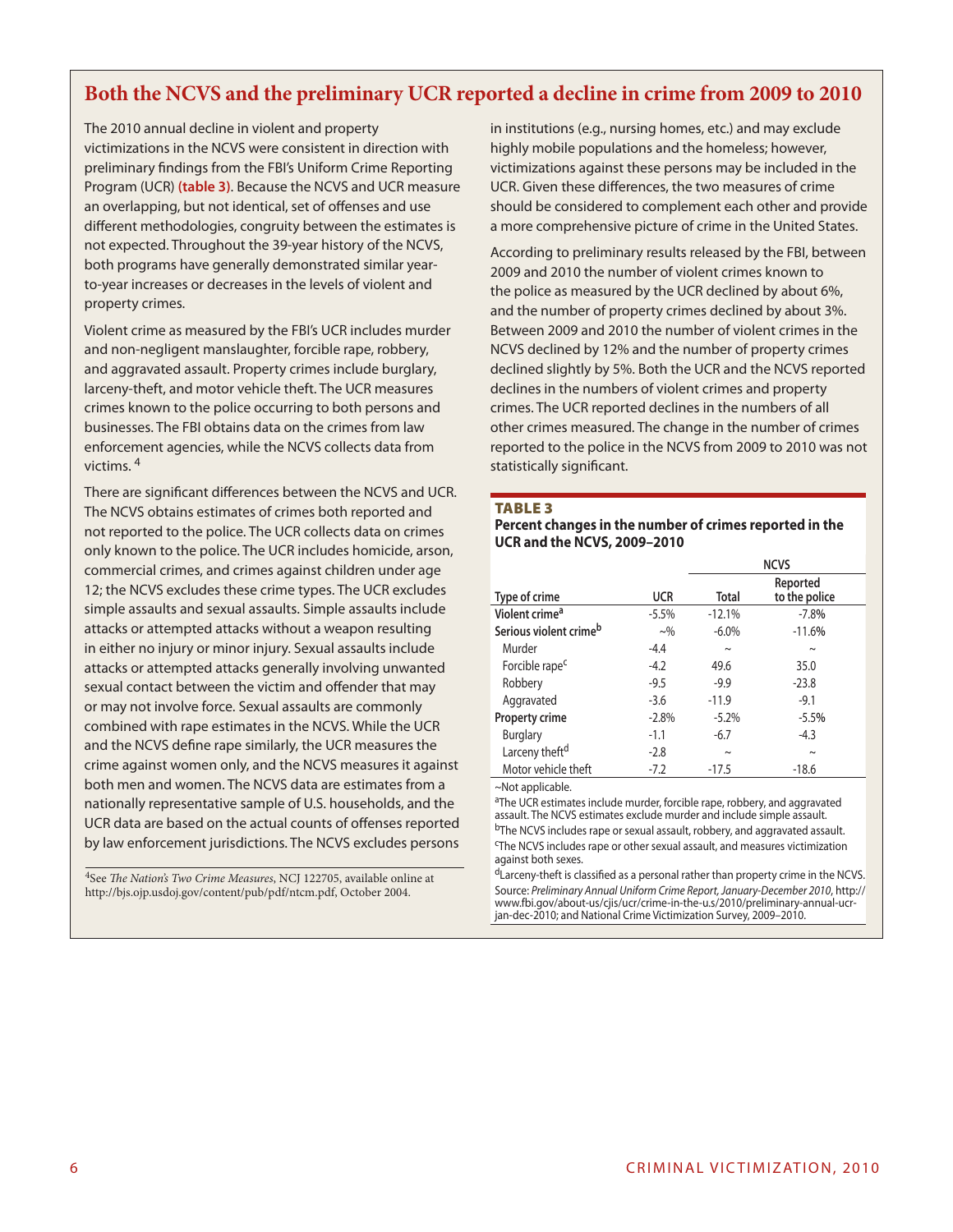#### **Property victimization fell to the lowest levels since 1993**

As with violent victimization rates, the property crime victimization rate also declined over the longer term. Property crime victimization rates were calculated based on the number of households that were victimized; the rate was calculated as the number of property crime victimizations per 1,000 households in the United States. The property crime victimization rate declined 50% from 318.9 per 1,000 households in 1993 to 159.0 per 1,000 households in 2002. It declined further to 120.2 per 1,000 households in 2010 **(figure 4)**.

#### **Severity and nature of violent victimization**

With the reported declines in violent and serious violent victimization during the current decade, the nature and severity of violence changed. The prevalence of injury in violence increased in recent years to previous levels; weapon use in violent victimizations and violent victimizations perpetrated by strangers declined slightly. Reporting to the police remained stable, with about half of all violent victimizations reported to the police.

# Figure 4





Note: See appendix table 6 for standard errors.

\*Due to methodological changes, use caution when comparing 2006 NCVS criminal victimization estimates to other years. See *Criminal Victimization, 2007*, http://www.bjs.gov, for more information.

Source: National Crime Victimization Survey, 1993–2010.

#### *The prevalence of injury in violence increased in 2010 to previous levels*

In 2010, 29% of all victims of violence suffered an injury. Of those victims of violence who were injured, 5% were seriously injured, and 23% suffered minor injuries (not shown in table). About 41% of all victims of serious violence suffered an injury from their victimization in 2010. Of the victims of serious violence who were injured, 15% were seriously injured, and 23% suffered minor injuries.

From 2001 to 2006, the percentage of victims experiencing violent victimization who suffered an injury from their victimization was relatively stable at about 28% **(figure 5)**. In 2008, the percentage of victims of violence who were injured dropped to 24%. The percentage has since increased to 28% in 2009 and 29% in 2010.







Note: See appendix table 7 for standard errors.

\*Due to methodological changes, use caution when comparing 2006 NCVS criminal victimization estimates to other years. See *Criminal Victimization, 2007*, http://www.bjs.gov, for more information.

Source: National Crime Victimization Survey, 2001–2010.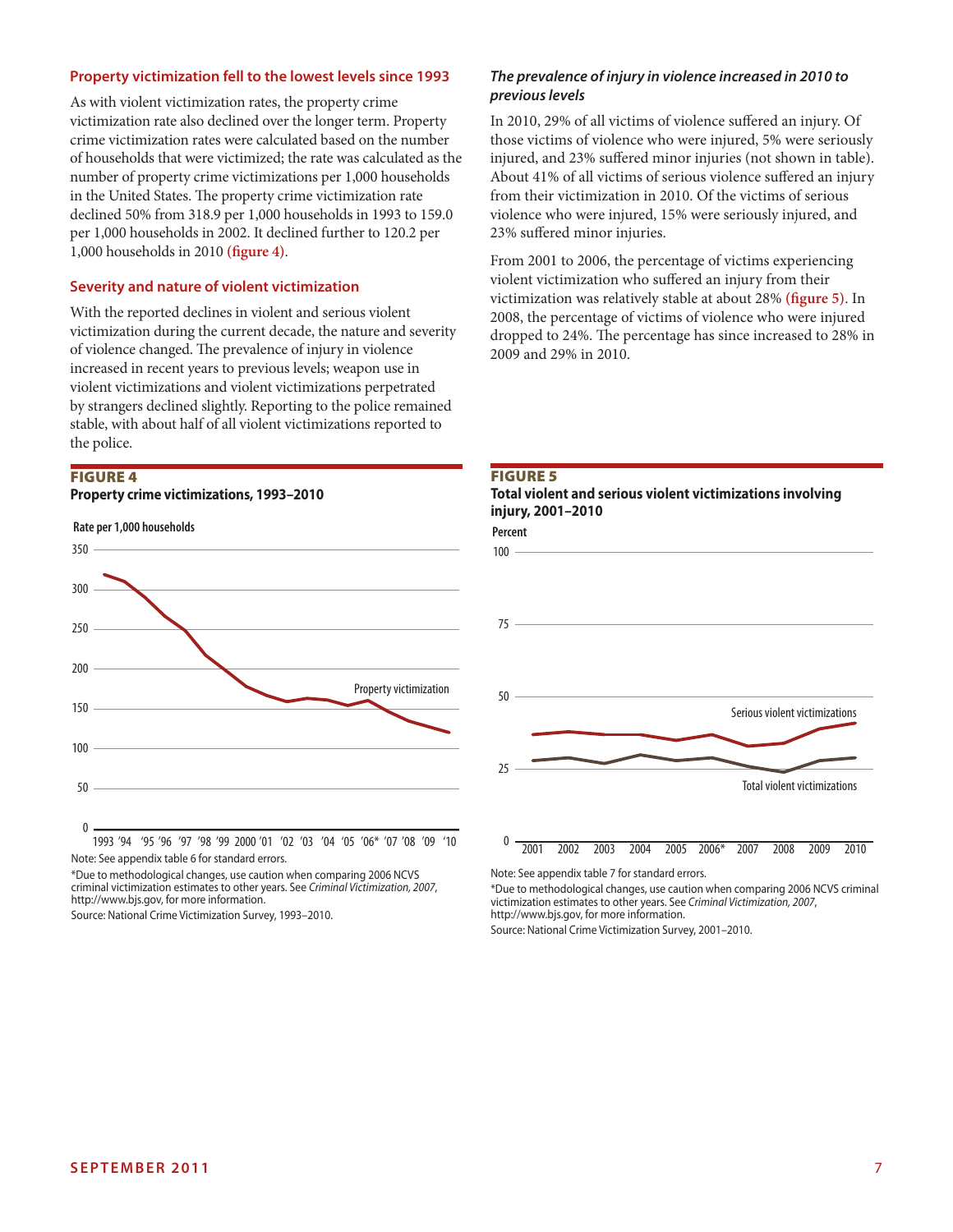# *Weapon use in violent victimization declined slightly between 2001 and 2010*

For overall violent victimization, weapons were used in 22% of all violent victimizations and 61% of serious violent victimizations in 2010. Weapon use varied by type of crime. In 2010, 12% of rape and sexual assaults and 20% of all assaults involved a weapon **(table 4)**. Firearms were used in violent victimizations more often than knives. Robbery (44%) was the most likely offense to involve an armed offender. Firearms were the most commonly used weapon in robberies (29%).

During the past decade, the pattern of weapon use in violent victimization changed slightly. The percentage of violent victimizations involving weapons declined slightly from 26% in 2001 to 22% in 2010 **(figure 6)**.

During the 10-year period, about 6% to 9% of all violent victimizations were committed with firearms **(figure 7).** The percent of violent victimizations involving firearms has remained generally stable from 2004 to 2010.

**TABLE 4** 

**Violent victimizations involving a weapon, by type of crime and type of weapon, 2010**

|                               | <b>Violent crime</b> |         | Rape/sexual assault |         | Robbery |         | Simple and aggravated assault |         |
|-------------------------------|----------------------|---------|---------------------|---------|---------|---------|-------------------------------|---------|
| Presence of offender's weapon | <b>Number</b>        | Percent | <b>Number</b>       | Percent | Number  | Percent | <b>Number</b>                 | Percent |
| <b>Total</b>                  | 3,817,380            | 100%    | 188,380             | 100%    | 480,760 | 100%    | 3,148,250                     | 100%    |
| No weapon                     | 2,643,420            | 69%     | 149,740             | 79%     | 196.850 | 41%     | 2,296,820                     | 73%     |
| Weapon                        | 852,660              | 22%     | 22,600!             | 12%!    | 212,390 | 44%     | 617,670                       | 20%     |
| Firearm                       | 337,960              |         | 12,630!             | 7!      | 140,640 | 29      | 184,700                       |         |
| Knife                         | 192,230              |         | 4,540!              | 2!      | 48,260  | 10      | 139,440                       | 4       |
| Other                         | 266,620              |         | $\hspace{0.05cm}$   | --      | 10,200! | 2!      | 256,420                       |         |
| <b>Unknown</b>                | 55,850               |         | 5,440 !             | 3!      | 13,290! | 3!      | 37,120                        |         |
| Don't know                    | 321,300              | 8%      | 16,040!             | 9%!     | 71,510  | 15%     | 233,750                       | 7%      |

Note: Detail may not sum to total due to rounding. If the offender was armed with more than one weapon, the crime was classified based on the most serious weapon present. See appendix table 8 for standard errors.

! Interpret with caution; estimate based on 10 or fewer sample cases, or coefficient of variation is greater than 50%.

--Less than 0.5%.

Source: National Crime Victimization Survey, 2010.

#### Figure 6

#### **Percent Total violent and serious violent victimizations involving a weapon, 2001–2010**



100

**Percent Total violent and serious violent victimizations involving a firearm, 2001–2010**



Note: See appendix table 9 for standard errors.

\*Due to methodological changes, use caution when comparing 2006 NCVS criminal victimization estimates to other years. See *Criminal Victimization, 2007*, http://www.bjs.gov, for more information.

Source: National Crime Victimization Survey, 2001–2010.



2001 2002 2003 2004 2005 2006\* 2007 2008 2009 2010 Note: See appendix table 10 for standard errors.

\*Due to methodological changes, use caution when comparing 2006 NCVS criminal victimization estimates to other years. See *Criminal Victimization, 2007*, http://www.bjs.gov, for more information.

Source: National Crime Victimization Survey, 2001–2010.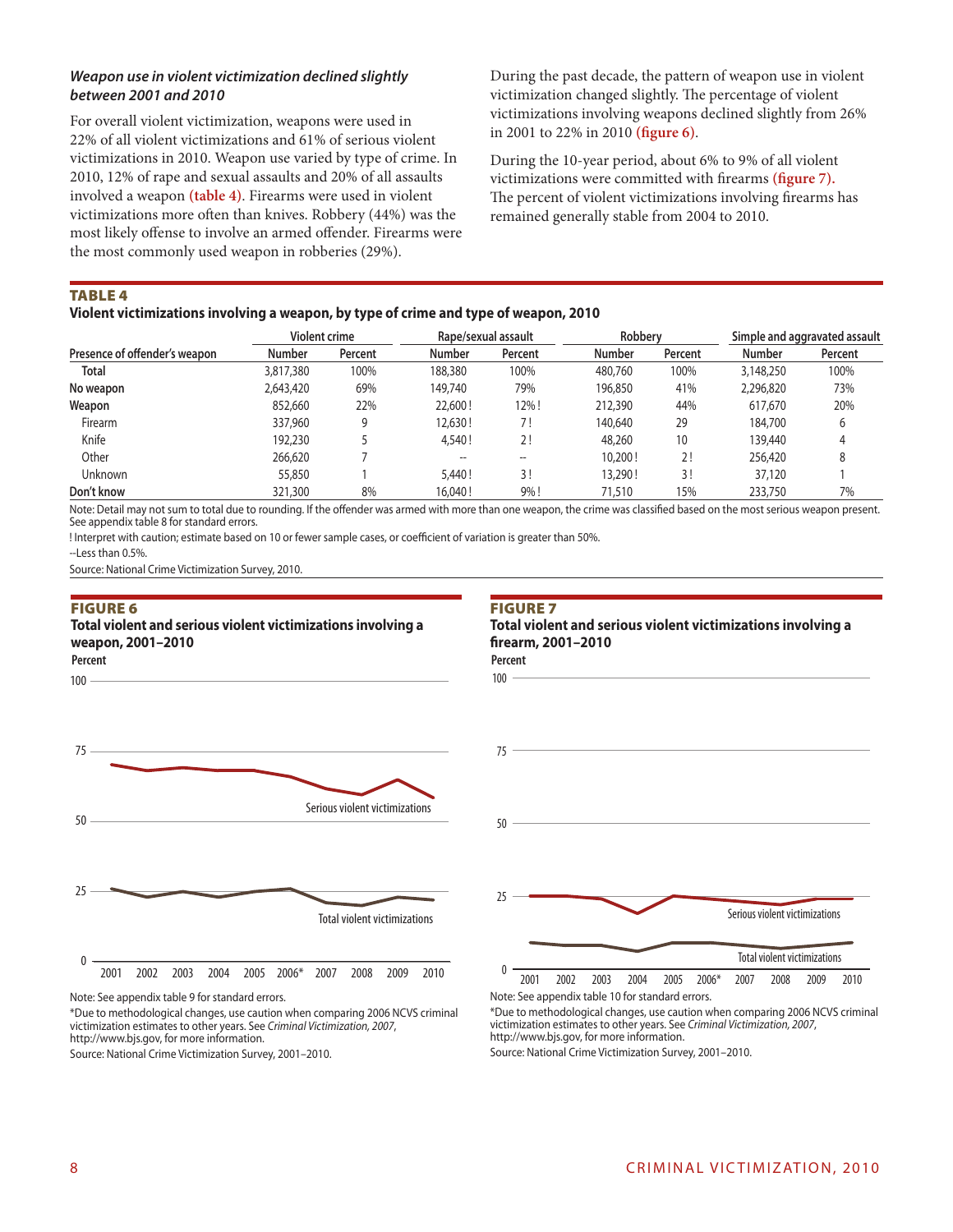# *Violent victimizations perpetrated by strangers declined from 2001 to 2010*

Strangers were offenders in about 39% of all violent victimizations during 2010, a percentage that has declined from 44% in 2001 **(figure 8)**. From 2001 to 2010, close to half of all victims of violence knew their offenders. During the 10 year period, the relationship of the offender to the victim was unknown for an average of 9% of all violent victimizations.

In 2010, the percentage of violence perpetrated by strangers and nonstrangers varied by the victim's sex. Females knew their offenders in 64% of violent victimizations committed against them, and males knew their offenders in 40% of violent victimizations against them **(table 5)**. Females were more likely to be victimized by someone they knew (a nonstranger) than by a stranger for all measured violent crimes except robbery. The percentages of overall violence, robbery, or simple assaults committed by strangers were higher for males than for females. Offenders known to both male and female victims were most often identified as friends or acquaintances. For overall violent victimization, robbery, and assault, males and females were equally likely to have been victimized by an acquaintance.

#### Figure 8

#### **Violent victimizations perpetrated by strangers and nonstrangers, 2001–2010**



victimization estimates to other years. See *Criminal Victimization, 2007*, http://www.bjs.gov, for more information.

Source: National Crime Victimization Survey, 2001–2010.

# TABLE<sub>5</sub>

**Violent victimizations, by type of crime and victim-offender relationship, 2010**

|                               |           | <b>Violent crime</b> |                          | Rape/sexual assault      | Robberv       |         | Aggravated assault |         |               | Simple assault |
|-------------------------------|-----------|----------------------|--------------------------|--------------------------|---------------|---------|--------------------|---------|---------------|----------------|
| <b>Relationship to victim</b> | Number    | Percent              | <b>Number</b>            | Percent                  | <b>Number</b> | Percent | <b>Number</b>      | Percent | <b>Number</b> | Percent        |
| Male victims                  |           |                      |                          |                          |               |         |                    |         |               |                |
| Total                         | 1,956,320 | 100%                 | 15,020!                  | 100%!                    | 302,400       | 100%    | 420,460            | 100%    | 1,218,440     | 100%           |
| Nonstranger                   | 781,300   | 40%                  | 11,730!                  | 78%!                     | 51,780        | 17%     | 208,020            | 49%     | 509,770       | 42%            |
| Intimate <sup>a</sup>         | 101,530   | 5                    | $\overline{\phantom{a}}$ | $\hspace{0.05cm} \ldots$ | 22,110!       | 7!      | 29,290!            | 7!      | 50,140        | 4              |
| Other relative                | 111,680   | 6                    | $\hspace{0.05cm}$        | $\hspace{0.05cm} \ldots$ | 1,900 !       | 1!      | 41,710             | 10      | 68,070        | 6              |
| Friend/acquaintance           | 568,090   | 29                   | 11,730!                  | 78!                      | 27,780!       | 9!      | 137,020            | 33      | 391,560       | 32             |
| Stranger                      | 934,520   | 48%                  | 1,220!                   | 8%!                      | 216,330       | 72%     | 154,680            | 37%     | 562,290       | 46%            |
| Unknown <sup>b</sup>          | 240,500   | 12%                  | 2,070!                   | 14%!                     | 34,280!       | 11%!    | 57,760             | 14%     | 146,380       | 12%            |
| <b>Female victims</b>         |           |                      |                          |                          |               |         |                    |         |               |                |
| Total                         | 1,854,980 | 100%                 | 169,370                  | 100%                     | 176,270       | 100%    | 304,720            | 100%    | 1,204,620     | 100%           |
| Nonstranger                   | 1,182,330 | 64%                  | 124,030                  | 73%                      | 76,140        | 43%     | 163,150            | 54%     | 819,010       | 68%            |
| Intimate <sup>a</sup>         | 407,700   | 22                   | 29,010!                  | 17!                      | 36,540        | 21      | 71,640             | 24      | 270,510       | 22             |
| Other relative                | 162,510   | 9                    | 12,920!                  | 8!                       | 18,540!       | 11!     | 14,510!            | 5!      | 116,530       | 10             |
| Friend/acquaintance           | 612,130   | 33                   | 82,100                   | 48                       | 21,070!       | 12!     | 76,990             | 25      | 431,970       | 36             |
| <b>Stranger</b>               | 562,580   | 30%                  | 41,950                   | 25%                      | 93,760        | 53%     | 114,460            | 38%     | 312,410       | 26%            |
| Unknown <sup>b</sup>          | 110,070   | 6%                   | 3,390!                   | 2%!                      | 6,360!        | 4%!     | 27,110!            | 9%!     | 73,210        | 6%             |

Note: Detail may not sum to total due to rounding. See appendix table 12 for standard errors.

! Interpret with caution; estimate based on 10 or fewer sample cases, or coefficient of variation is greater than 50%.

aDefined as current or former spouses, boyfriends, or girlfriends.

bIncludes relationship unknown and number of offenders unknown.

Source: National Crime Victimization Survey, 2010.

<sup>--</sup>Less than 0.5%.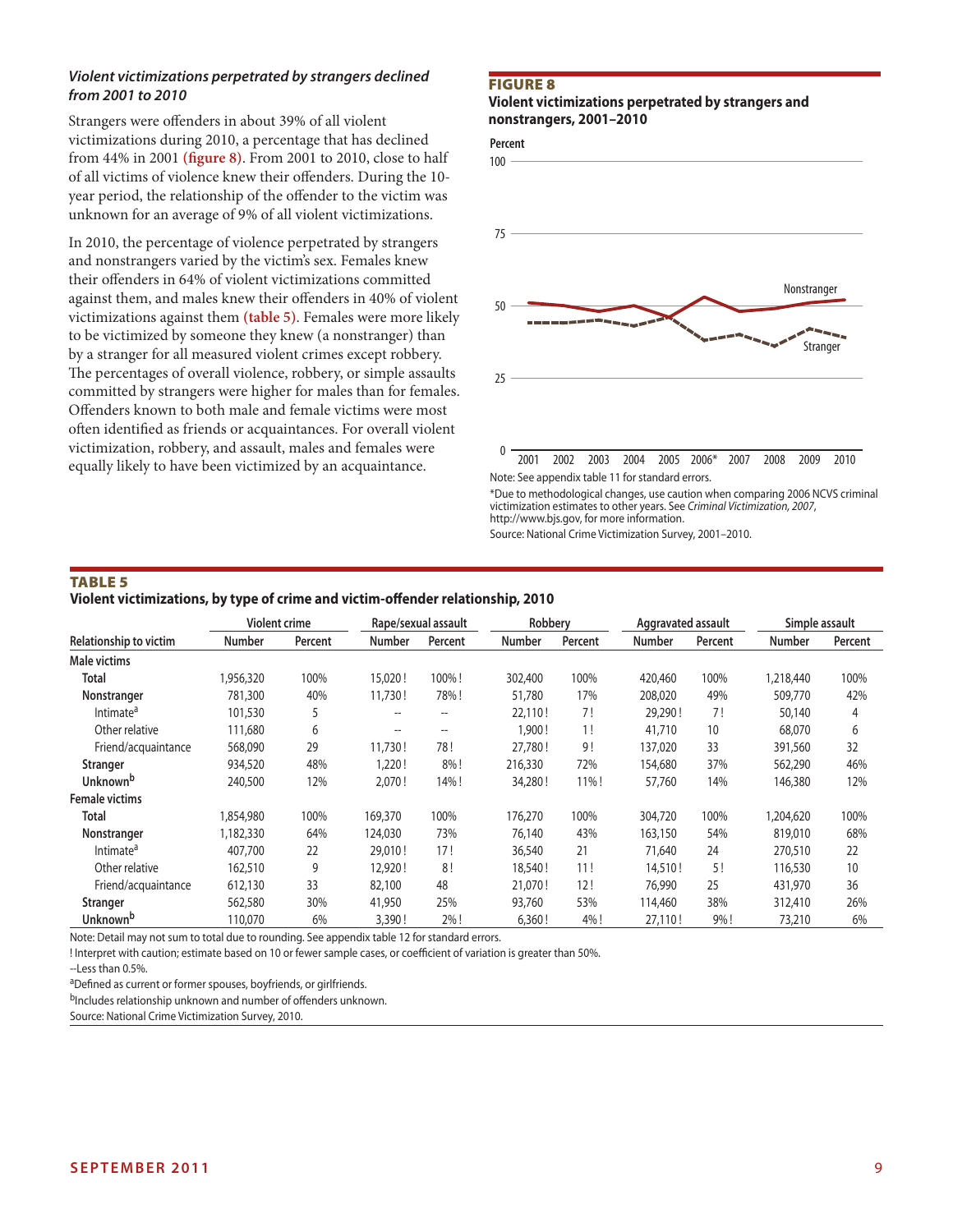Trends in violence perpetrated by strangers and nonstrangers from 2001 to 2010 were also slightly different for females and males (not shown in figure). The percentage of females who were victimized by a nonstranger remained relatively stable near 60% each year from 2001 to 2010. The percentage of males who were victimized by a nonstranger averaged about 39% from 2001 to 2010.

The percentage of males who were victimized by a stranger declined from 55% to 48% over the 10-year period (not shown in figure). For females, the percentage of stranger-perpetrated violence remained relatively stable, except for a decline from 2005 to 2008. While these percentages remained stable for females, males experienced a decrease in stranger-perpetrated violence. This may be why the trends in stranger-perpetrated and nonstranger-perpetrated violence converged in 2005.

The percentage of female victims (22%) of intimate partner violence was about 4 times that of male victims (5%). The NCVS defines intimate partners as current or former spouses, boyfriends, or girlfriends. The rate of intimate partner violence for females decreased from 2009 to 2010. In comparison, there were no significant differences in the numbers and rates of intimate partner victimizations for males from 2009 to 2010 **(table 6)**.

# Table 6

**Intimate partner violence, by sex of victim, 2009 and 2010**

|               | 2009          |       | 2010          |       |  |  |
|---------------|---------------|-------|---------------|-------|--|--|
| Sex of victim | <b>Number</b> | Rate* | <b>Number</b> | Rate* |  |  |
| Male          | 125,120       | 1.0   | 101,530       | 0.8   |  |  |
| Female        | 544,730       | 4.2   | 407,700       | 3.1   |  |  |
|               |               |       |               |       |  |  |

Note: See appendix table 13 for standard errors.

\*Rate per 1,000 persons age 12 or older.

Source: National Crime Victimization Survey, 2009–2010.

# Table 7

#### **Violent and property victimizations reported to police, 2010**

| Type of crime          | Percent reported |  |  |  |
|------------------------|------------------|--|--|--|
| <b>Violent crime</b>   | 51.0%            |  |  |  |
| Serious violent crime* | 58.0             |  |  |  |
| Rape/sexual assault    | 50.0             |  |  |  |
| Robbery                | 57.9             |  |  |  |
| Aggravated assault     | 60.1             |  |  |  |
| Simple assault         | 47.0             |  |  |  |
| <b>Property crime</b>  | 39.3%            |  |  |  |
| <b>Burglary</b>        | 58.8             |  |  |  |
| Motor vehicle theft    | 83.4             |  |  |  |
| Theft                  | 31.9             |  |  |  |

Note: See appendix table 14 for standard errors.

\*Includes rape or sexual assault, robbery, and aggravated assault. Source: National Crime Victimization Survey, 2010.

#### *The percentage of violent victimizations reported to the police remained nearly stable from 2001 to 2010*

Reporting to the police indicates whether or not the police were notified about the victimization. The victim, other third parties (including witnesses, other victims, household members, or other officials, such as school officials), or police already at the scene may report the incident. Police notification may occur during or immediately following a criminal incident or days or even weeks later.

During 2010, a greater percentage of violent victimizations (51%) than property victimizations (39%) were reported to police **(table 7)**. More than half of all serious violent victimizations (58%) were reported to the police, compared to 47% of simple assaults.

The percentage of violent and serious violent victimizations reported to the police was generally stable from 2001 to 2010 **(figure 9)**. No significant difference was found between the percentage of violent victimizations (49% in 2001 and 51% in 2010) and serious violent victimizations (57% in 2001 and 58% in 2010).





**Percent reported to the police**



Note: See appendix table 15 for standard errors.

\*Due to methodological changes, use caution when comparing 2006 NCVS criminal victimization estimates to other years. See *Criminal Victimization, 2007*, http://www. bjs.gov, for more information.

Source: National Crime Victimization Survey, 2001–2010.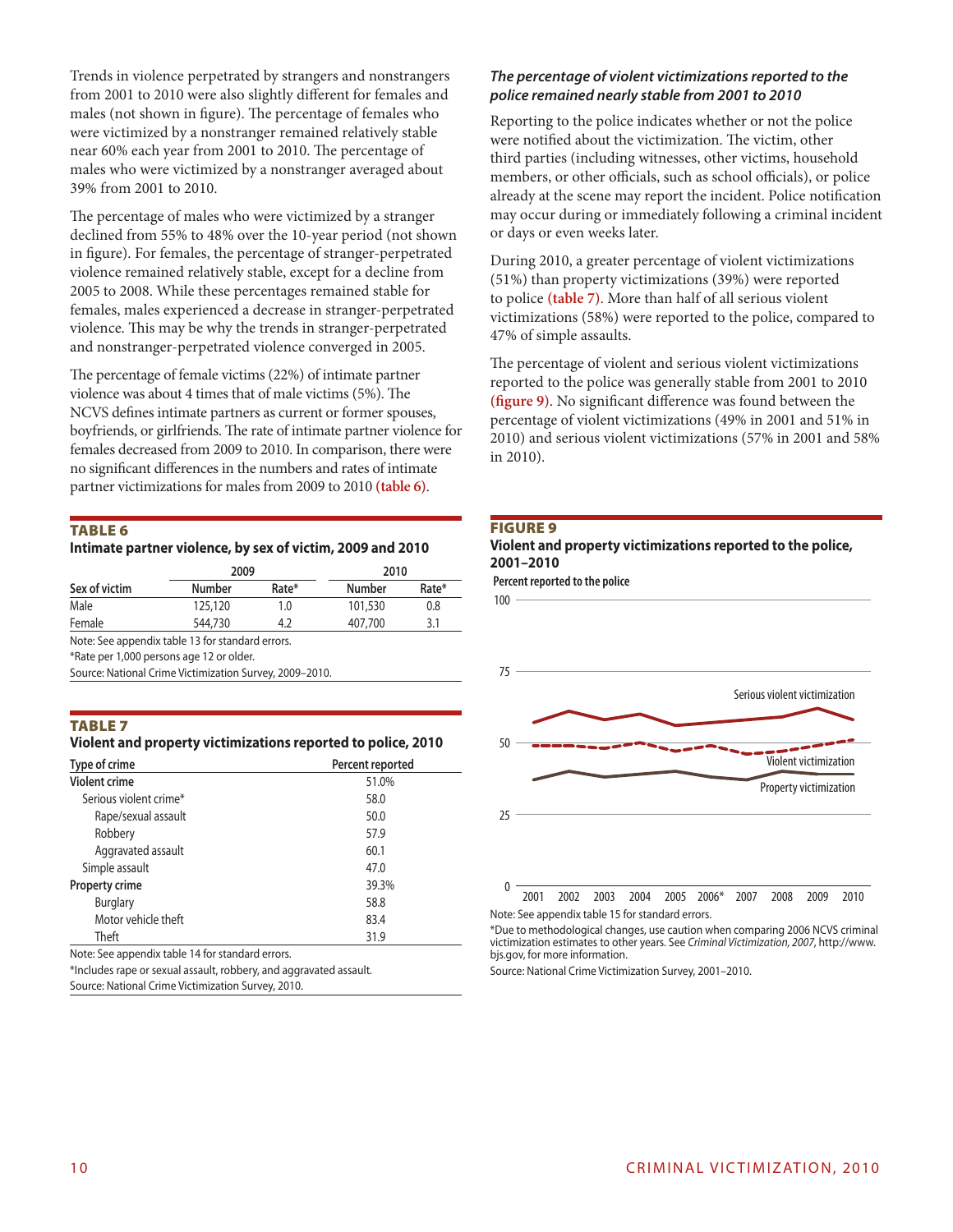In 2010, the percentage of violent victimizations against females (53%) and males (49%) reported to the police were similar **(table 8)**. The percentage of violent victimizations reported to police against white non-Hispanic (50%), black non-Hispanic (48%), and Hispanic (53%) males were similar. For females, the percentage of violent victimizations reported to the police against white non-Hispanics (52.4%), black non-Hispanics (55.4%), Hispanics (62.5%) were also similar.

#### **Male and female victimization rates converged in 2010**

In 2010, for the first time since the NCVS began reporting on differences in victimizations by sex, males (15.7 per 1,000 males age 12 or older) and females (14.2 per 1,000) had similar rates of violent victimization. This indicates a continuing convergence of male and female victimization **(table 9)**. Historically, males have had higher rates of violent victimization compared to females. For example, in 1994 the rate of violent victimization for males was 59.6 per 1,000 and 42.5 per 1,000 for females.5

For simple assault, no detectable statistical differences were noted between male (9.7 per 1,000) and female (9.2 per 1,000) rates during 2010. During the past decade male and female simple assault rates have been similar three times: 2001, 2007, and 2009 (data not shown). Consistent with previous years, the robbery victimization rate was higher for males (2.4 per 1,000 males age 12 or older) than for females (1.4 per 1,000).

5See *Criminal Victimization 1994*, NCJ 158022, BJS Web, April 1996.

# **TABLE 8**

#### **Victimizations reported to the police, by sex, race, and Hispanic origin of victim, 2010**

| Demographic<br>characteristic of victim | <b>Violent</b><br>victimization | Property<br>victimization |
|-----------------------------------------|---------------------------------|---------------------------|
| <b>Total</b>                            | 51.0%                           | 39.3%                     |
| Male                                    | 48.8%                           | 41.1%                     |
| White*                                  | 50.0                            | 41.1                      |
| Black*                                  | 48.0                            | 42.5                      |
| <b>Hispanic</b>                         | 53.4                            | 36.1                      |
| Other*                                  | 19.1!                           | 46.7                      |
| American Indian or Alaskan Native*      | 16.4!                           | 64.9                      |
| Asian or Pacific Islander*              | 22.4!                           | 41.7                      |
| Two or more races*                      | 37.5!                           | 50.3                      |
| Female                                  | 53.3%                           | 37.6%                     |
| White*                                  | 52.4                            | 38.4                      |
| Black*                                  | 55.4                            | 39.6                      |
| <b>Hispanic</b>                         | 62.5                            | 33.1                      |
| Other*                                  | 74.4                            | 32.0                      |
| American Indian or Alaskan Native*      | 44.5!                           | 38.7!                     |
| Asian or Pacific Islander*              | 86.1                            | 28.9                      |
| Two or more races*                      | 17.5!                           | 34.1                      |

Note: For violent victimizations, the characteristics apply to the victim. For property victimizations, the characteristics apply to the head of household. See appendix table 16 for standard errors.

\*Excludes persons of Hispanic origin.

! Interpret with caution; estimate based on 10 or fewer sample cases, or coefficient of variation is greater than 50%.

Source: National Crime Victimization Survey, 2010.

# **TABLE 9**

# **Violent victimizations, by type of crime, sex, race, Hispanic origin, and age of victim, 2010**

|                                      |             |                                | Violent victimizations per 1,000 persons age 12 or older |      |      |                  |                       |                   |
|--------------------------------------|-------------|--------------------------------|----------------------------------------------------------|------|------|------------------|-----------------------|-------------------|
| Demographic characteristic of victim | Population  | Percent of<br>total population | Rape/sexual<br>Robbery<br>Total<br>assault               |      |      | Total<br>assault | Aggravated<br>assault | Simple<br>assault |
| <b>Total</b>                         | 255,961,940 | 100%                           | 14.9                                                     | 0.7  | 1.9  | 12.3             | 2.8                   | 9.5               |
| Sex                                  |             |                                |                                                          |      |      |                  |                       |                   |
| Male                                 | 124,987,510 | 48.8%                          | 15.7                                                     | 0.1! | 2.4  | 13.1             | 3.4                   | 9.7               |
| Female                               | 130,974,430 | 51.2                           | 14.2                                                     | 1.3  | 1.4  | 11.5             | 2.3                   | 9.2               |
| Race/Hispanic origin                 |             |                                |                                                          |      |      |                  |                       |                   |
| White*                               | 173,740,280 | 67.9%                          | 13.6                                                     | 0.7  | 1.4  | 11.6             | 2.6                   | 9.0               |
| Black*                               | 30,371,120  | 11.9                           | 20.8                                                     | 1.1! | 3.6  | 16.1             | 4.7                   | 11.4              |
| Hispanic                             | 35,836,220  | 14.0                           | 15.6                                                     | 0.8! | 2.7  | 12.0             | 2.3                   | 9.8               |
| American Indian or Alaskan Native*   | 1,373,440   | 0.5                            | 42.2                                                     | — !  | 4.3! | 37.9             | 19.5!                 | 18.3!             |
| Asian or Pacific Islander*           | 12,135,210  | 4.7                            | 6.3                                                      | 0.6! | 1.1! | 4.5              | 0.5!                  | 4.0               |
| Two or more races*                   | 2,505,670   | 1.0                            | 52.6                                                     | 1.2! | 8.0! | 43.5             | 8.5!                  | 34.9              |
| Age                                  |             |                                |                                                          |      |      |                  |                       |                   |
| $12 - 14$                            | 12,102,730  | 4.7%                           | 27.5                                                     | 2.7! | 0.7! | 24.1             | 5.8                   | 18.3              |
| $15 - 17$                            | 12,332,800  | 4.8                            | 23.0                                                     | 1.7! | 2.7! | 18.6             | 3.9                   | 14.7              |
| $18 - 20$                            | 13,109,120  | 5.1                            | 33.9                                                     | 1.1! | 5.9  | 26.9             | 6.9                   | 20.0              |
| $21 - 24$                            | 16,757,880  | 6.5                            | 26.9                                                     | 1.5! | 3.7  | 21.7             | 8.0                   | 13.7              |
| $25 - 34$                            | 41,712,030  | 16.3                           | 18.8                                                     | 1.3  | 2.5  | 15.0             | 3.3                   | 11.7              |
| $35 - 49$                            | 63,157,240  | 24.7                           | 12.6                                                     | 0.6  | 1.5  | 10.4             | 1.9                   | 8.6               |
| $50 - 64$                            | 58,096,490  | 22.7                           | 10.9                                                     | -- ! | 1.3  | 9.7              | 2.1                   | 7.6               |
| 65 or older                          | 38,693,630  | 15.1                           | 2.4                                                      | 0.1! | 0.6! | 1.7              | 0.2!                  | 1.5               |

Note: See appendix table 17 for standard errors.

\*Excludes persons of Hispanic origin.

--Less than 0.05.

! Interpret with caution; estimate based on 10 or fewer sample cases, or coefficient of variation is greater than 50%.

Source: National Crime Victimization Survey, 2010.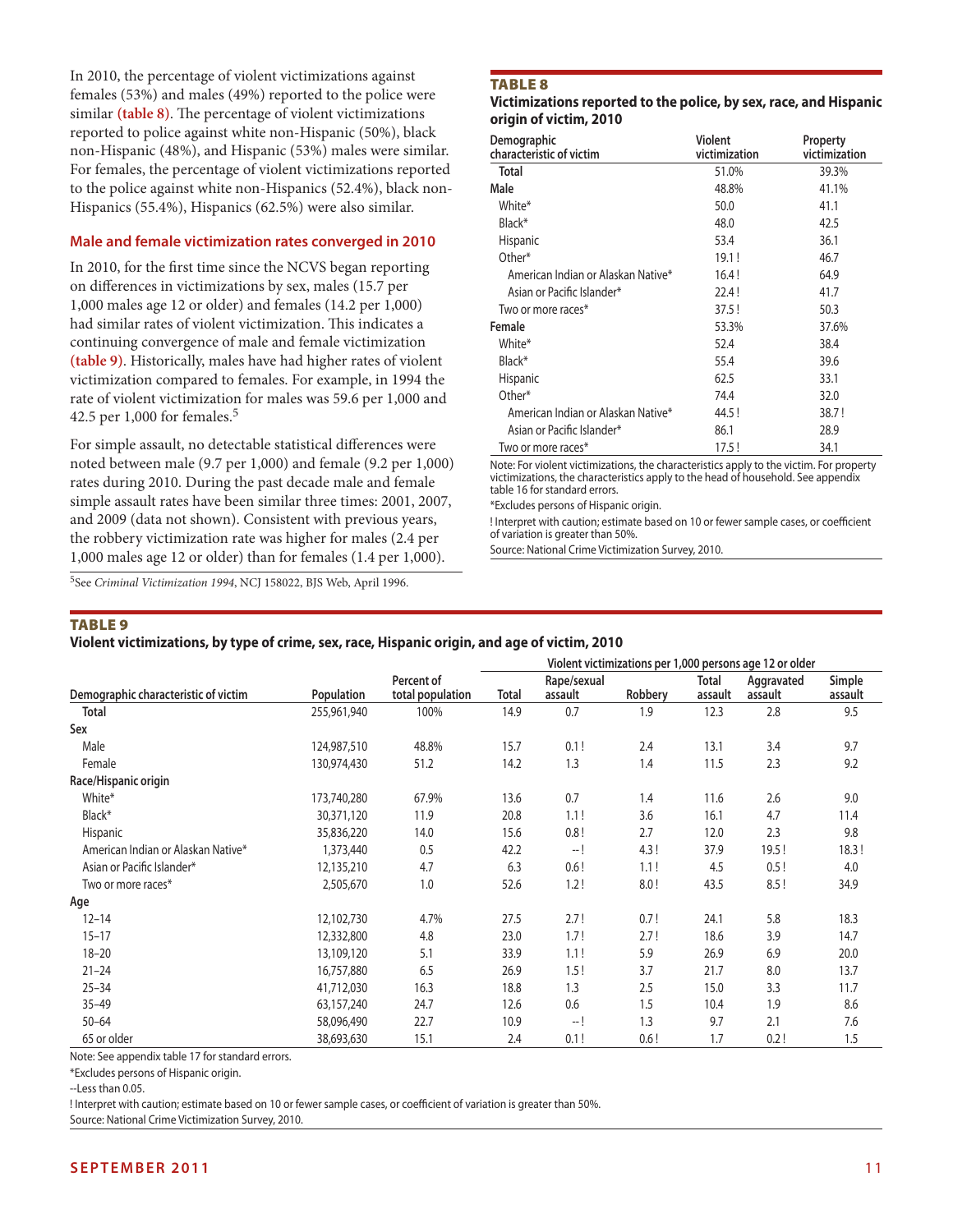Aggravated assault rates were also higher for males (3.4 per 1,000) than for females (2.3 per 1,000). Females (1.3 per 1,000) were more likely than males (0.1 per 1,000) to be victims of rape or sexual assault.

# **Persons of two or more races had higher rates of violent victimization than white non-Hispanics, black non-Hispanics, Hispanics, and Asians or Pacific Islanders**

In 2010, the overall violent victimization and aggravated assault rates for black non-Hispanics (20.8 per 1,000 age 12 or older) were higher than for white non-Hispanics (13.6 per 1,000) and for Hispanics (15.6 per 1,000). Asians and Pacific Islanders had the lowest rates of overall violent victimization (6.3 per 1,000). Persons of two or more races (52.6 per 1,000) were victims of overall violent victimization at higher rates than persons of any other racial or ethnic category, except American Indians and Alaskan Natives. American Indians and Alaskan Natives (42.2 per 1,000) had higher rates of violent victimization than white non-Hispanics (13.6 per 1,000), Hispanics (15.6 per 1,000), Asian and Pacific Islander (6.3 per 1,000), and slightly higher rates than black non-Hispanics (20.8 per 1,000).

# **Persons ages 25 or older generally experienced lower violent victimization when compared to younger persons**

Generally, persons ages 25 or older had lower violent victimization rates than younger persons. Persons ages 18 to 20 had higher robbery rates (5.9 per 1,000) than persons ages 12 to 14 (0.7 per 1,000) and ages 25 or older (from 2.5 to 0.6 per 1,000), and slightly higher rates than persons ages 15 to 17 (2.7 per 1,000).

# **Lower income households and larger households experienced higher property crime**

Lower income households were more likely than higher income households to experience property crime. In general, lower income households had higher rates of overall property crime and household burglary, compared to higher income households **(table 10)**. Households in the lowest income category—less than \$7,500 per year—had a higher overall property victimization rate (168.7 per 1,000 households), compared to households earning \$75,000 or more (119.3 per 1,000). Households in the lowest income category were victims of burglary at a rate (44.4 per 1,000) that was more than two times higher than the rate for households earning \$75,000 per year or more (20.8 per 1,000). Households whose income was unknown (due to missing data or refusal to provide the household income) had lower rates of overall property victimization (98.2 per 1,000) and property theft (74.8 per 1,000) compared to other households.6

Consistent with previous years of the NCVS, property crime rates were higher for larger households than for smaller households in 2010. Overall, property crime rates were greater for larger households compared to smaller households. For property theft, patterns across households of different sizes were similar to patterns of overall property crime. Households with six or more persons experienced more overall property crime and property theft, and slightly more household burglary compared to smaller households.

<sup>6</sup>Income was not ascertained for 32% of all households.

# Table 10

**Property crime victimizations, by type of crime, by household income and size, 2010**

|                                |                      |                             | Victimizations per 1,000 households |                 |                     |              |  |  |
|--------------------------------|----------------------|-----------------------------|-------------------------------------|-----------------|---------------------|--------------|--|--|
| Household characteristic       | Number of households | Percent of total households | <b>Total</b>                        | <b>Burglary</b> | Motor vehicle theft | <b>Theft</b> |  |  |
| Total                          | 122,885,160          | 100%                        | 120.2                               | 23.8            | 4.9                 | 91.5         |  |  |
| Household income               |                      |                             |                                     |                 |                     |              |  |  |
| Less than \$7,500              | 4,472,350            | 3.6%                        | 168.7                               | 44.4            | 4.0!                | 120.4        |  |  |
| \$7,500-\$14,999               | 6,996,470            | 5.7                         | 170.4                               | 47.2            | 5.9                 | 117.3        |  |  |
| \$15,000-\$24,999              | 10,133,710           | 8.2                         | 144.9                               | 32.8            | 8.3                 | 103.7        |  |  |
| \$25,000-\$34,999              | 10,365,490           | 8.4                         | 133.9                               | 27.1            | 7.4                 | 99.4         |  |  |
| \$35,000-\$49,999              | 13,383,660           | 10.9                        | 120.5                               | 21.6            | 5.9                 | 93.1         |  |  |
| \$50,000-\$74,999              | 14,550,190           | 11.8                        | 115.4                               | 19.1            | 5.9                 | 90.4         |  |  |
| \$75,000 or more               | 23,125,090           | 18.8                        | 119.3                               | 16.7            | 5.1                 | 97.5         |  |  |
| <b>Unknown</b>                 | 39,858,200           | 32.4                        | 98.2                                | 20.8            | 2.6                 | 74.8         |  |  |
| Number of persons in household |                      |                             |                                     |                 |                     |              |  |  |
|                                | 35,569,150           | 28.9%                       | 92.0                                | 24.8            | 3.4                 | 63.7         |  |  |
| 2 or 3                         | 61,308,720           | 49.9                        | 113.7                               | 22.0            | 4.4                 | 87.3         |  |  |
| 4 or 5                         | 22,149,050           | 18.0                        | 166.2                               | 25.0            | 8.0                 | 133.2        |  |  |
| 6 or more                      | 3,858,230            | 3.1                         | 218.5                               | 35.9            | 9.8                 | 172.8        |  |  |

Note: See appendix table 18 for standard errors.

! Interpret with caution; estimate based on 10 or fewer sample cases, or coefficient of variation is greater than 50%.

Source: National Crime Victimization Survey, 2010.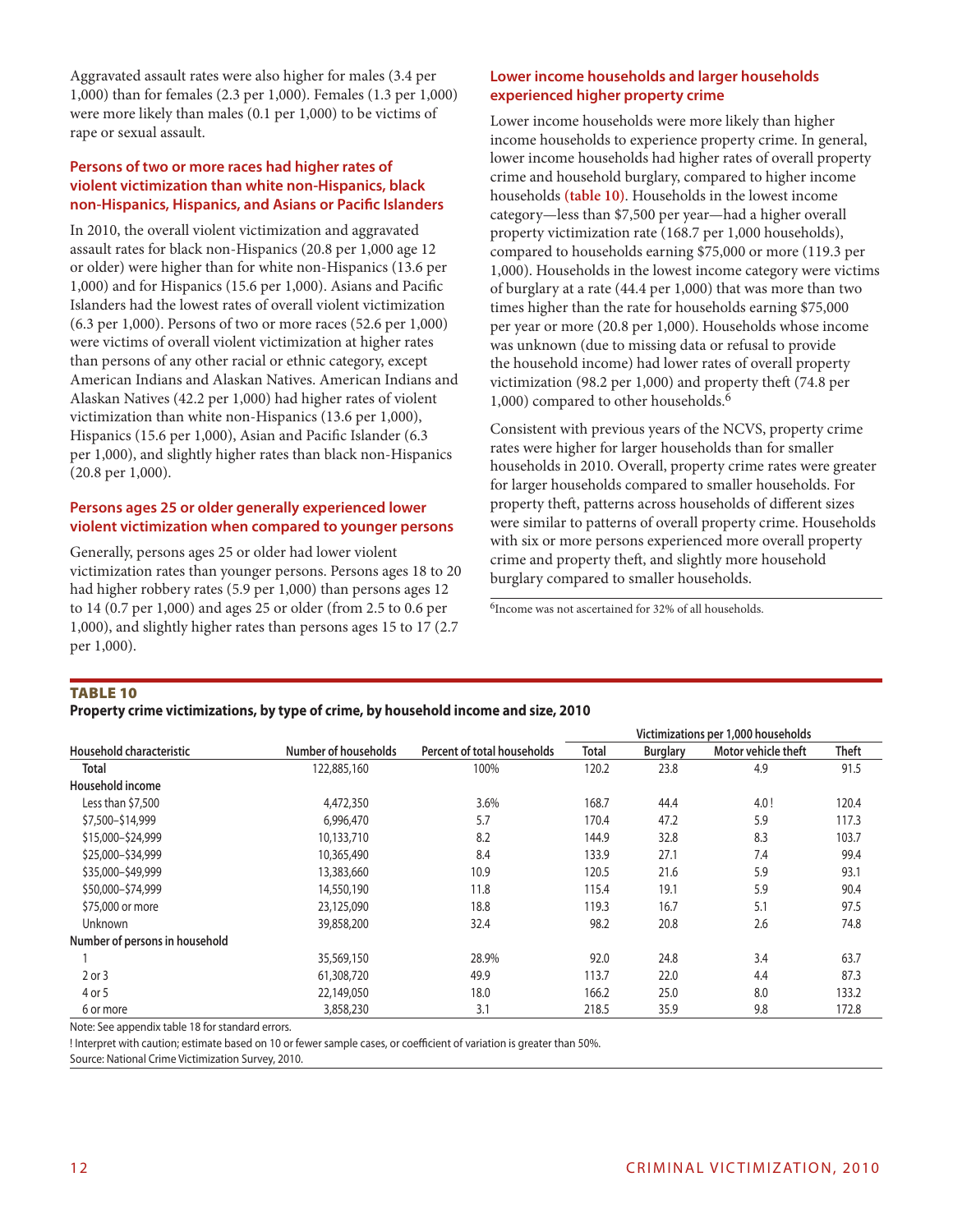# **Methodology**

The National Crime Victimization Survey (NCVS) is an annual data collection conducted by the U.S. Census Bureau for the Bureau of Justice Statistics (BJS). The NCVS collects information on nonfatal victimizations, reported and not reported to the police, against persons age 12 or older from a nationally representative sample of U.S. households.

Violent crimes measured by the NCVS include rape or sexual assault, robbery, aggravated assault, and simple assault. Property crimes include household burglary, motor vehicle theft, and theft. Victimizations that occurred outside of the U.S. are excluded from this report.

The survey results presented in this report are based on data gathered from residents living throughout the United States, including persons living in group quarters, such as dormitories, rooming houses, and religious group dwellings. Armed Forces personnel living in military barracks and institutionalized persons, such as correctional facility inmates, were not included in the scope of this survey.

Each housing unit selected for the National Crime Victimization Survey (NCVS) remains in the sample for 3 years, with each of seven interviews taking place at 6-month intervals. An NCVS field representative's first contact with a household selected for the survey is in person. The field representative may conduct subsequent interviews by telephone. To elicit more accurate reporting of incidents, the NCVS uses a self-respondent method that requires a direct interview with each person 12 years or older in the household—except under certain specific conditions. Proxy interviews accounted for about 4% of all NCVS interviews in 2010.

Annual collection year estimates of the levels and rates of victimization are derived by accumulating estimates quarterly. The weights of all crimes reported during the interviews in that year are summed, regardless of when the crime occurred. The base for the collection year rate for personal crimes is the sum of all person weights. The base for the property crime rates is the sum of all household weights. For more detail, see the *Methodology* in *Criminal Victimization in the United States, Statistical Tables*, BJS Web, May 2011.

In 2010, 40,974 households and 73,283 individuals age 12 and older were interviewed for the NCVS. Each household was interviewed twice during the year. The response rate was 92.3% of households and 87.5% of eligible individuals.

# *Methodological changes to the NCVS in 2006*

As discussed in the previous editions in this bulletin series, *Criminal Victimization, 2006* and *Criminal Victimization, 2007*, methodological changes implemented in 2006 impacted the estimates for that year to an extent that the estimates were not considered comparable to those of previous years. Evaluation of 2007 and later data from the NCVS conducted by BJS and the Census Bureau have found a high degree of confidence that estimates for these years are consistent with and comparable to those for 2005 and previous years.

# *Standard error computations*

Any time national estimates are derived from a sample rather than the entire population, as is the case with the NCVS, it is important to be cautious when drawing conclusions about the size of one population estimate in comparison to another or about whether a time series of population estimates is changing. Although one estimate may be larger than another, estimates based on responses from a sample of the population each have some degree of sampling error. The sampling error of an estimate depends on several factors, including the amount of variation in the responses, the size and representativeness of the sample, and the size of the subgroup for which the estimate is computed.

One measure of the sampling error associated with an estimate is the standard error. The standard error can vary from one estimate to the next. In general, an estimate with a smaller standard error provides a more reliable approximation of the true value than an estimate with a higher standard error. Estimates with relatively large standard errors are associated with less precision and reliability and should be interpreted with caution.

The relative standard error (RSE) is a measure of an estimate's reliability. The RSE is the ratio of the standard error to the estimate. In this report, the RSE was calculated for all estimates, and in cases where the RSE was greater than 50% or when the estimate was based on 10 or fewer sample cases, the estimate was noted with a "!" symbol. ("! Interpret with caution; estimate based on 10 or fewer sample cases, or coefficient of variation is greater than 50%.")

A statistical test is used to determine whether differences in means or percentages are statistically significant once sampling error is taken into account. Comparisons made in the text were tested for statistical significance at the p < .05 level to ensure that the differences were larger than might be expected due to sampling variation. Significance testing calculations were conducted at BJS using statistical programs developed specifically for the NCVS by the U.S. Census Bureau. These programs take into consideration many aspects of the complex NCVS sample design when calculating estimates. Standard errors for average annual estimates were calculated based on the ratio of the sums of victimizations and respondents across years.

Many of the variables examined in this report may be related to one another and to other variables not included in the analyses. Complex relationships among variables were not fully explored in this report and warrant more extensive analysis. Readers are cautioned not to draw causal inferences based on the results presented.

#### *Statistical differences defined*

BJS tested the comparisons between the percentages and rates for *Criminal Victimization, 2010* to determine if observed differences were statistically significant. Differences described as higher, lower, or different passed a test at the .05 level of statistical significance (95%-confidence level). Differences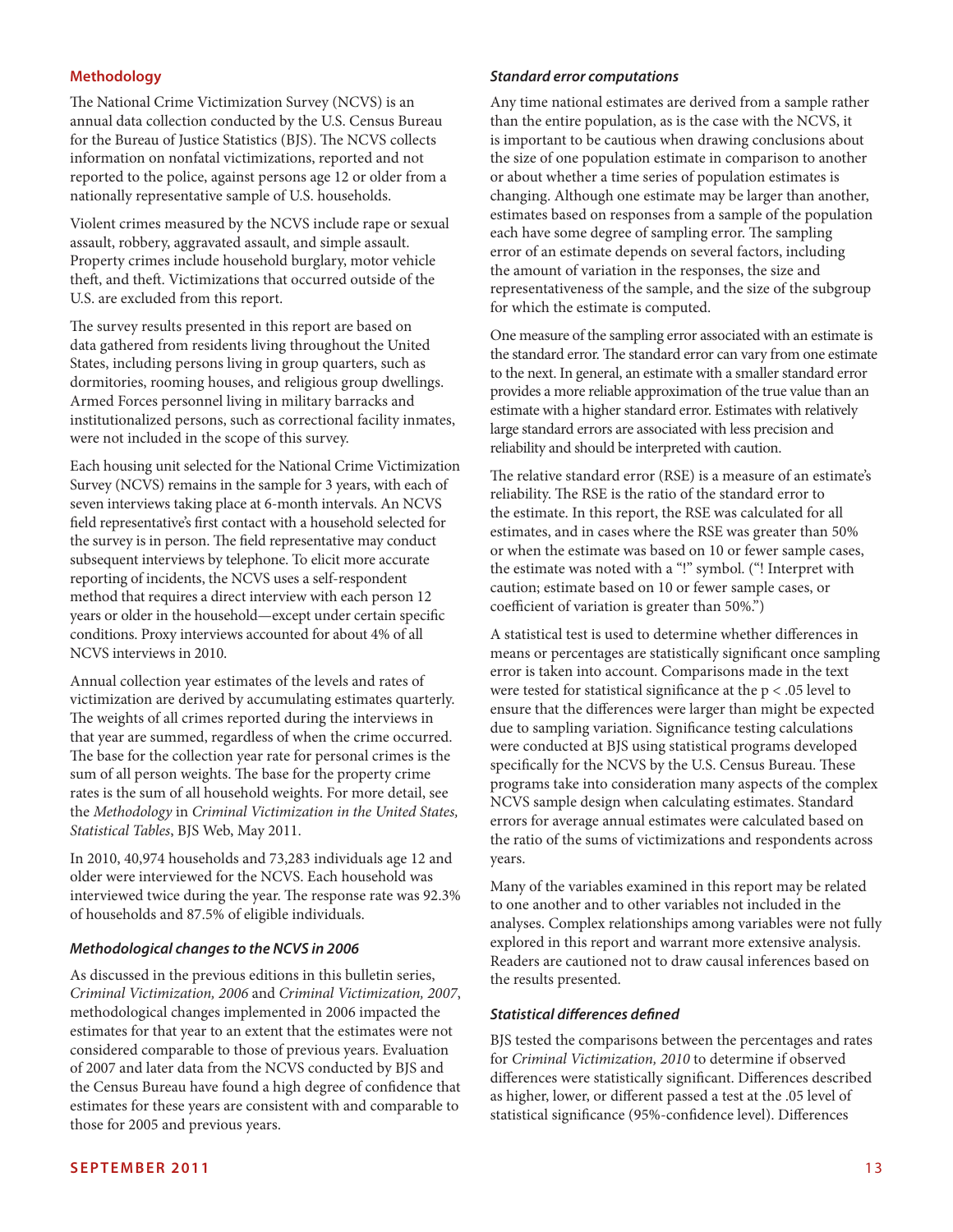described as somewhat, slightly, or marginally different, or some indication of difference, passed a test at the .10 level of statistical significance (90%-confidence level). Caution is required when comparing estimates not explicitly discussed in this bulletin.

#### *Average annual rate of change*

The average annual rate of change (r) was calculated as—

$$
r = \left(\frac{\ln\left(\frac{P_t}{P_{t-n}}\right)}{n}\right) \times 100
$$

where

 $P_t$  = number or rate in the current year

 $P_{t_n}$  = number or rate in the n<sup>th</sup> prior year

 $n =$  number of years

# Appendix Table 1

#### **Standard errors for total violent and serious violent victimizations, 2001–2010**

|      | Number of victimizations      |                                 |  |  |  |  |
|------|-------------------------------|---------------------------------|--|--|--|--|
|      | <b>Total</b><br>violent crime | <b>Serious</b><br>violent crime |  |  |  |  |
| 2001 | 240,855                       | 120,554                         |  |  |  |  |
| 2002 | 201,296                       | 100,387                         |  |  |  |  |
| 2003 | 195,815                       | 103,237                         |  |  |  |  |
| 2004 | 193,479                       | 100,343                         |  |  |  |  |
| 2005 | 214,841                       | 115,761                         |  |  |  |  |
| 2006 | 211,551                       | 122,090                         |  |  |  |  |
| 2007 | 207,360                       | 103,629                         |  |  |  |  |
| 2008 | 201,595                       | 103,032                         |  |  |  |  |
| 2009 | 190,805                       | 99,110                          |  |  |  |  |
| 2010 | 182,040                       | 96,813                          |  |  |  |  |

# *Change in the rape or sexual assault rate for 2009 to 2010*

While the change in the rape or sexual assault rate from 2009 to 2010 is significantly different at the 90%-confidence level, care should be taken in interpreting this change because the estimates of rape/sexual assault are based on a small number of cases reported to the survey. Therefore, small absolute changes and fluctuations in the rates of victimization can result in large year-to-year percentage change estimates. For 2010, the estimate of rape or sexual assault is based on 57 unweighted cases compared to 36 unweighted cases in 2009. The measurement of rape or sexual assault represents one of the most serious challenges in the field of victimization research. Rape and sexual assault remain sensitive subjects that are difficult to ask about in the survey context. As part of the ongoing redesign of the NCVS, BJS is exploring methods for improving the reporting of these crimes.

# Appendix Table 2

**Standard errors for number of criminal victimizations and percent change, by type of crime, 2001, 2009, and 2010**

|                       | <b>Number of victimizations</b> |         |         |  |  |  |
|-----------------------|---------------------------------|---------|---------|--|--|--|
| Type of crime         | 2001                            | 2009    | 2010    |  |  |  |
| All crime             | 627,396                         | 396,003 | 337,911 |  |  |  |
| <b>Violent crime</b>  | 240,855                         | 190,805 | 182,040 |  |  |  |
| Serious violent crime | 120,554                         | 99,110  | 96.813  |  |  |  |
| Rape/sexual assault   | 31,043                          | 24.079  | 29,399  |  |  |  |
| Robbery               | 55,071                          | 54,264  | 50.745  |  |  |  |
| Assault               | 214,357                         | 172,398 | 161,150 |  |  |  |
| Aggravated            | 84,199                          | 69,862  | 64,914  |  |  |  |
| Simple                | 175,337                         | 147,615 | 136,648 |  |  |  |
| Personal theft        | 26,339                          | 24,834  | 24,672  |  |  |  |
| <b>Property crime</b> | 509,891                         | 344,331 | 297,463 |  |  |  |
| Household burglary    | 141,052                         | 130,649 | 116,640 |  |  |  |
| Motor vehicle theft   | 62,929                          | 53,639  | 46,928  |  |  |  |
| Theft                 | 421,894                         | 291,973 | 255,506 |  |  |  |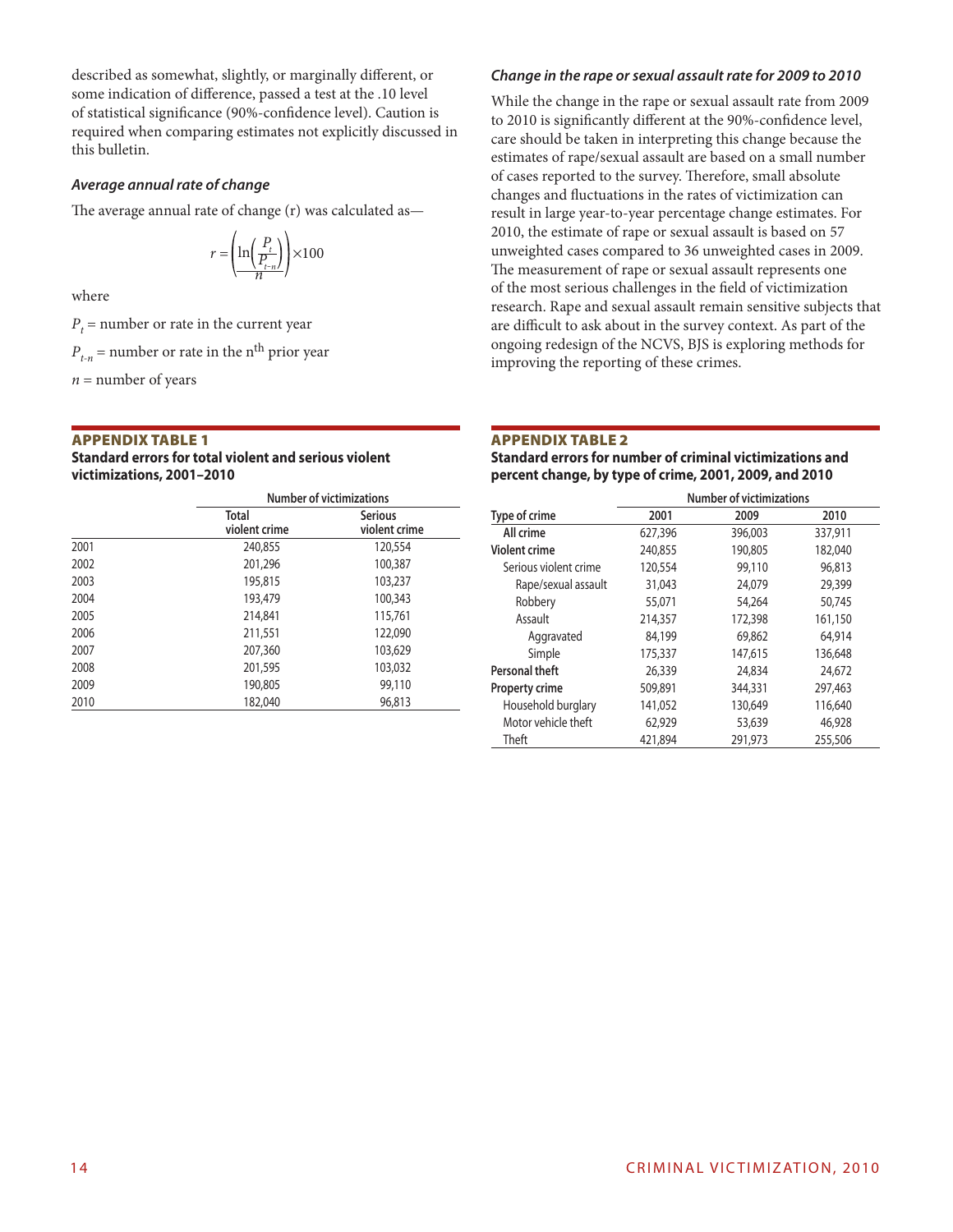# Appendix Table 3

**Standard errors for total violent and serious violent victimizations, 1993–2010**

|      |                                       | Rate per 1,000 persons<br>age 12 or older |  |  |  |  |
|------|---------------------------------------|-------------------------------------------|--|--|--|--|
|      | <b>Total violent</b><br>victimization | Serious violent<br>victimization          |  |  |  |  |
| 1993 | 1.5                                   | 0.9                                       |  |  |  |  |
| 1994 | 1.2                                   | 0.7                                       |  |  |  |  |
| 1995 | 1.1                                   | 0.6                                       |  |  |  |  |
| 1996 | 1.1                                   | 0.6                                       |  |  |  |  |
| 1997 | 1.1                                   | 0.6                                       |  |  |  |  |
| 1998 | 1.3                                   | 0.6                                       |  |  |  |  |
| 1999 | 1.1                                   | 0.6                                       |  |  |  |  |
| 2000 | 1.0                                   | 0.5                                       |  |  |  |  |
| 2001 | 1.0                                   | 0.5                                       |  |  |  |  |
| 2002 | 0.9                                   | 0.4                                       |  |  |  |  |
| 2003 | 0.8                                   | 0.4                                       |  |  |  |  |
| 2004 | 0.8                                   | 0.4                                       |  |  |  |  |
| 2005 | 0.9                                   | 0.5                                       |  |  |  |  |
| 2006 | 0.9                                   | 0.5                                       |  |  |  |  |
| 2007 | 0.8                                   | 0.4                                       |  |  |  |  |
| 2008 | 0.8                                   | 0.4                                       |  |  |  |  |
| 2009 | 0.8                                   | 0.4                                       |  |  |  |  |
| 2010 | 0.7                                   | 0.4                                       |  |  |  |  |

#### Appendix Table 4

# **Standard errors for rates of criminal victimization and percent change, by type of crime, 2001, 2009, and 2010**

|                       | <b>Victimization rates</b> |      |      |  |
|-----------------------|----------------------------|------|------|--|
| Type of crime         | 2001                       | 2009 | 2010 |  |
| <b>Violent crime</b>  | 1.0                        | 0.8  | 0.7  |  |
| Serious violent crime | 0.5                        | 0.4  | 0.4  |  |
| Rape/sexual assault   | 0.1                        | 0.1  | 0.1  |  |
| Robbery               | 0.2                        | 0.2  | 0.2  |  |
| Assault               | 0.9                        | 0.7  | 0.6  |  |
| Aggravated            | 0.4                        | 0.3  | 0.3  |  |
| Simple                | 0.7                        | 0.6  | 0.5  |  |
| Personal theft        | 0.1                        | 0.1  | 0.1  |  |
| Property crime        | 3.6                        | 2.8  | 2.4  |  |
| Household burglary    | 1.2                        | 1.1  | 0.9  |  |
| Motor vehicle theft   | 0.6                        | 0.4  | 0.4  |  |
| Theft                 | 3.1                        | 2.4  | 2.1  |  |

# Appendix Table 5

**Standard errors for violent victimization with series victimizations included and excluded, 1993–2010**

|      | Rate per 1,000 persons age 12 or older |                 |  |  |  |
|------|----------------------------------------|-----------------|--|--|--|
|      | Series excluded                        | Series included |  |  |  |
| 1993 | 1.5                                    | 2.0             |  |  |  |
| 1994 | 1.2                                    | 1.6             |  |  |  |
| 1995 | 1.1                                    | 1.5             |  |  |  |
| 1996 | 1.1                                    | 1.4             |  |  |  |
| 1997 | 1.1                                    | 1.4             |  |  |  |
| 1998 | 1.3                                    | 1.6             |  |  |  |
| 1999 | 1.1                                    | 1.4             |  |  |  |
| 2000 | 1.1                                    | 1.3             |  |  |  |
| 2001 | 1.0                                    | 1.1             |  |  |  |
| 2002 | 0.9                                    | 1.1             |  |  |  |
| 2003 | 0.8                                    | 1.0             |  |  |  |
| 2004 | 0.8                                    | 0.9             |  |  |  |
| 2005 | 0.9                                    | 1.1             |  |  |  |
| 2006 | 0.9                                    | 1.0             |  |  |  |
| 2007 | 0.8                                    | 1.0             |  |  |  |
| 2008 | 0.8                                    | 1.0             |  |  |  |
| 2009 | 0.8                                    | 0.9             |  |  |  |
| 2010 | 0.7                                    | 0.8             |  |  |  |

#### Appendix Table 6 **Standard errors for property**

**victimizations, 1993–2010**

|      | Rate per 1,000 households     |  |  |  |  |
|------|-------------------------------|--|--|--|--|
|      | <b>Property victimization</b> |  |  |  |  |
| 1993 | 4.6                           |  |  |  |  |
| 1994 | 3.6                           |  |  |  |  |
| 1995 | 3.5                           |  |  |  |  |
| 1996 | 3.4                           |  |  |  |  |
| 1997 | 3.9                           |  |  |  |  |
| 1998 | 3.5                           |  |  |  |  |
| 1999 | 3.4                           |  |  |  |  |
| 2000 | 3.7                           |  |  |  |  |
| 2001 | 3.6                           |  |  |  |  |
| 2002 | 3.2                           |  |  |  |  |
| 2003 | 3.1                           |  |  |  |  |
| 2004 | 3.0                           |  |  |  |  |
| 2005 | 3.4                           |  |  |  |  |
| 2006 | 3.1                           |  |  |  |  |
| 2007 | 2.9                           |  |  |  |  |
| 2008 | 3.2                           |  |  |  |  |
| 2009 | 2.8                           |  |  |  |  |
| 2010 | 2.4                           |  |  |  |  |

# Appendix Table 7

#### **Standard errors for total violent and serious violent victimizations involving injury, 2001–2010**

|      | <b>Total violent</b><br>victimization | Serious violent<br>victimization |
|------|---------------------------------------|----------------------------------|
| 2001 | 1.4%                                  | 2.2%                             |
| 2002 | 1.4                                   | 2.4                              |
| 2003 | 1.4                                   | 2.4                              |
| 2004 | 1.5                                   | 2.5                              |
| 2005 | 1.6                                   | 2.6                              |
| 2006 | 1.5                                   | 7.4                              |
| 2007 | 1.5                                   | 2.5                              |
| 2008 | 1.5                                   | 2.7                              |
| 2009 | 1.7                                   | 2.9                              |
| 2010 | 1.7                                   | 2.9                              |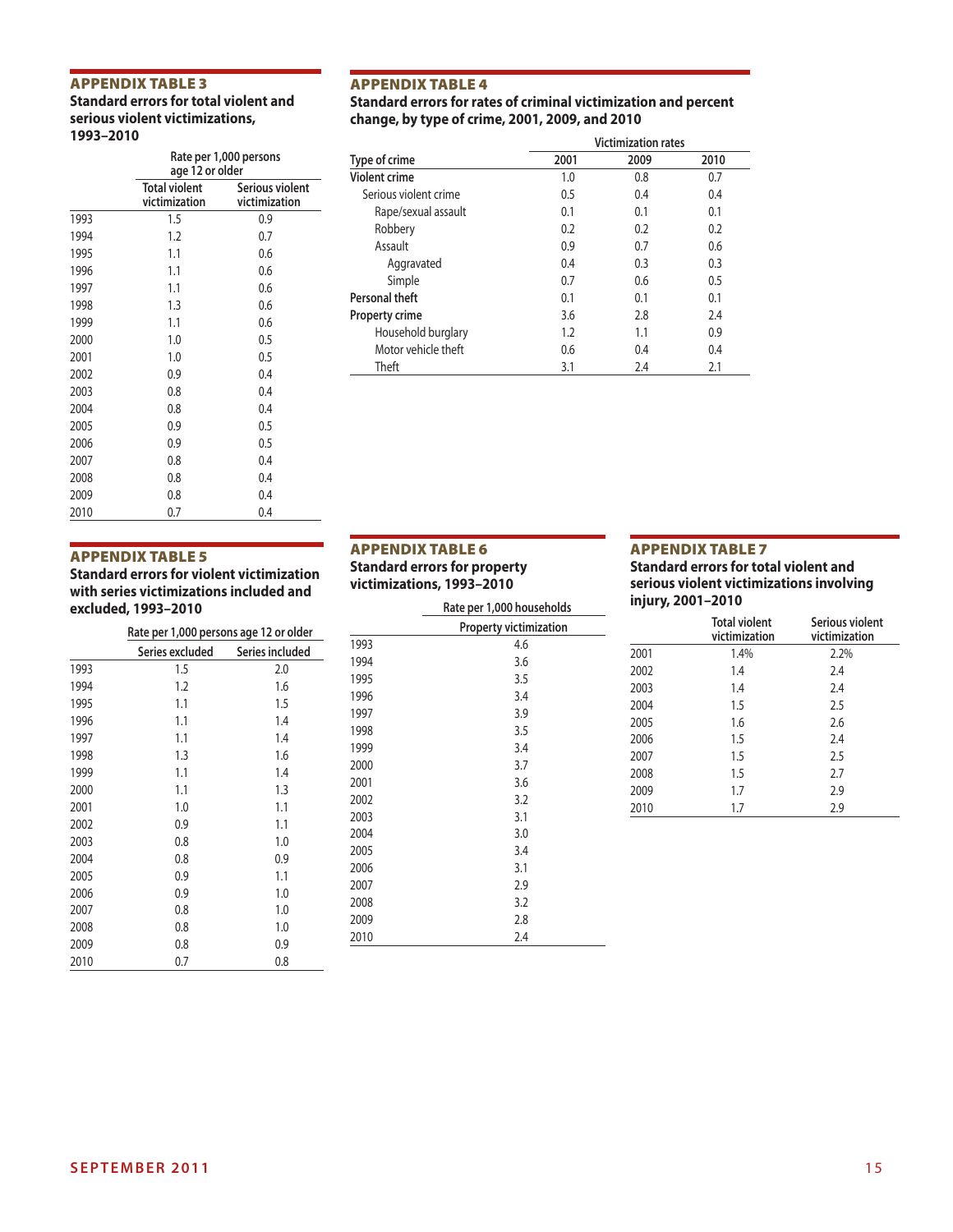# Appendix Table 8 **Standard errors for violent victimizations involving a weapon, by type of crime and type of weapon, 2010**

|                               | Violent crime |            | Rape/sexual assault |            | Robbery       |            |               | Simple and aggravated assault |
|-------------------------------|---------------|------------|---------------------|------------|---------------|------------|---------------|-------------------------------|
| Presence of offender's weapon | <b>Number</b> | Percent    | <b>Number</b>       | Percent    | <b>Number</b> | Percent    | <b>Number</b> | Percent                       |
| Total                         | 183,177       | $\sim\!\%$ | 29,766              | $\sim\!\%$ | 51,475        | $\sim\!\%$ | 162,511       | $\sim\!\%$                    |
| No weapon                     | 145,788       | 1.9%       | 26,108              | 5.9%       | 30,528        | 4.6%       | 133,607       | 2.0%                          |
| Weapon                        | 72,650        | 1.6%       | 9,226               | 4.5%       | 31,893        | 4.7%       | 59,796        | 1.6%                          |
| Firearm                       | 41.792        | 1.0        | 6.777               | 3.4        | 25,194        | 4.2        | 29,431        | 0.9                           |
| Knife                         | 30,114        | 0.8        | 3,974               | 2.1        | 13,896        | 2.7        | 25,071        | 0.8                           |
| Other                         | 36,383        | 0.9        | $\tilde{}$          | $\sim$     | 6.059         | 1.2        | 35,568        | 1.0                           |
| Unknown                       | 15,052        | 0.4        | 4,365               | 2.3        | 6.964         | 1.4        | 12,048        | 0.4                           |
| Don't know                    | 40,571        | 1.0%       | 7,690               | 3.9%       | 17,248        | 3.2%       | 33,708        | 1.0%                          |
| $~\sim$ Not applicable.       |               |            |                     |            |               |            |               |                               |

#### Appendix Table 9

**Standard errors for total violent and serious violent victimizations involving a weapon, 2001–2010**

#### Appendix Table 10

**Standard errors for total violent and serious violent victimizations involving a firearm, 2001–2010**

|      |                                       |                                 |      | -                                     |                                  |
|------|---------------------------------------|---------------------------------|------|---------------------------------------|----------------------------------|
|      | <b>Total violent</b><br>victimization | Serious violent<br>victimzation |      | <b>Total violent</b><br>victimization | Serious violent<br>victimization |
| 2001 | 1.3%                                  | 2.1%                            | 2001 | 0.8%                                  | 1.9%                             |
| 2002 | 1.3                                   | 2.3                             | 2002 | 0.8                                   | 2.1                              |
| 2003 | 1.4                                   | 2.3                             | 2003 | 0.8                                   | 2.0                              |
| 2004 | 1.3                                   | 2.4                             | 2004 | 0.7                                   | 2.0                              |
| 2005 | 1.5                                   | 2.6                             | 2005 | 1.0                                   | 2.4                              |
| 2006 | 1.4                                   | 2.4                             | 2006 | 0.9                                   | 2.1                              |
| 2007 | 1.4                                   | 2.7                             | 2007 | 0.8                                   | 2.2                              |
| 2008 | 1.4                                   | 2.9                             | 2008 | 0.9                                   | 2.3                              |
| 2009 | 1.6                                   | 2.9                             | 2009 | 1.0                                   | 2.5                              |
| 2010 | 1.6                                   | 2.9                             | 2010 | 1.0                                   | 2.5                              |

# Appendix Table 11

**Standard errors for violent victimizations perpetrated by strangers and nonstrangers, 2001–2010**

|      | Nonstranger | <b>Stranger</b> |
|------|-------------|-----------------|
| 2001 | 1.6%        | 1.5%            |
| 2002 | 1.6         | 1.6             |
| 2003 | 1.6         | 1.6             |
| 2004 | 1.7         | 1.6             |
| 2005 | 1.8         | 1.8             |
| 2006 | 1.7         | 1.6             |
| 2007 | 1.8         | 1.7             |
| 2008 | 1.8         | 1.7             |
| 2009 | 2.0         | 1.9             |
| 2010 | 2.0         | 1.9             |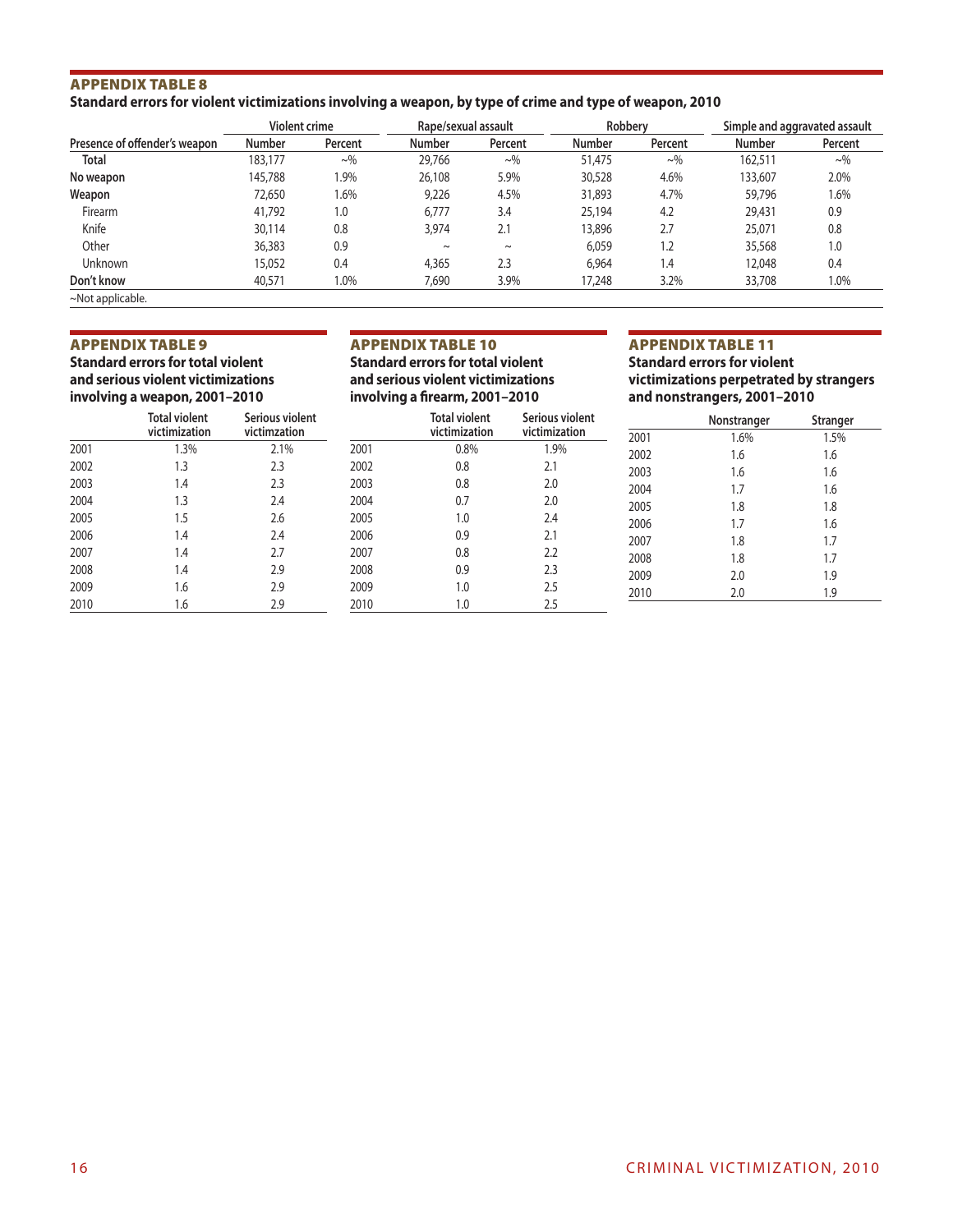# Appendix Table 12 **Standard errors for violent victimizations, by type of crime and victim-offender relationship, 2010**

|                        | <b>Total violent crime</b> |         |               | Rape/sexual assault | Robbery       |         |               | Aggravated assault |               | Simple assault |
|------------------------|----------------------------|---------|---------------|---------------------|---------------|---------|---------------|--------------------|---------------|----------------|
| Relationship to victim | Number                     | Percent | <b>Number</b> | Percent             | <b>Number</b> | Percent | <b>Number</b> | Percent            | <b>Number</b> | Percent        |
| Male victims           |                            |         |               |                     |               |         |               |                    |               |                |
| Nonstranger            | 68,900                     | 2.5%    | 6,519         | 19.8%               | 14,441        | 4.2%    | 31,513        | 5.0%               | 53,304        | 3.1%           |
| Intimate               | 20,966                     | 1.0     | $\sim$        | $\sim$              | 9,119         | 2.9     | 10,602        | 2.4                | 14,188        | 1.1            |
| Other relative         | 22,117                     | 1.1     | $\sim$        | $\sim$              | 2,542         | 0.8     | 12,834        | 2.8                | 16,784        | 1.3            |
| Friend/acquaintance    | 56,869                     | 2.3     | 6,519         | 19.8                | 10,304        | 3.2     | 24,824        | 4.6                | 45,578        | 2.9            |
| Stranger               | 76,814                     | 2.6%    | 2,027         | 12.9%               | 32,233        | 5.3%    | 26,594        | 4.8%               | 56,521        | 3.1%           |
| <b>Unknown</b>         | 34,269                     | 1.6%    | 2,656         | 16.3%               | 11,541        | 3.5%    | 15,333        | 3.3%               | 25,773        | 1.9%           |
| <b>Female victims</b>  |                            |         |               |                     |               |         |               |                    |               |                |
| Nonstranger            | 88,683                     | 2.6%    | 23,464        | 6.7%                | 17,858        | 7.3%    | 27,415        | 5.8%               | 70,897        | 3.0%           |
| Intimate               | 46,678                     | 2.1     | 10,547        | 5.5                 | 11,945        | 5.9     | 17,266        | 4.8                | 36,691        | 2.5            |
| Other relative         | 27,353                     | 1.4     | 6,860         | 3.8                 | 8,304         | 4.4     | 7.294         | 2.3                | 22,653        | 1.7            |
| Friend/acquaintance    | 59,473                     | 2.4     | 18,621        | 7.5                 | 8,888         | 4.7     | 17,969        | 4.9                | 48,305        | 3.0            |
| Stranger               | 56,538                     | 2.4%    | 12,874        | 6.4%                | 20,052        | 7.4%    | 22,425        | 5.5%               | 39,909        | 2.7%           |
| <b>Unknown</b>         | 21,937                     | 1.1%    | 3,421         | 2.0%                | 4,735         | 2.6%    | 10,172        | 3.1%               | 17,473        | 1.4%           |
| ~Not applicable.       |                            |         |               |                     |               |         |               |                    |               |                |

# Appendix Table 13

**Standard errors for intimate partner violence, by sex of victim, 2009 and 2010**

|               | 2009          |      | 2010          |      |  |
|---------------|---------------|------|---------------|------|--|
| Sex of victim | <b>Number</b> | Rate | <b>Number</b> | Rate |  |
| Male          | 24,717        | 0.2  | 20,966        | 0.2  |  |
| Female        | 57,632        | 0.4  | 46,678        | 0.4  |  |

# Appendix Table 14

**Standard errors for violent and property victimizations reported to police, 2010**

| Type of crime         | Percent reported |
|-----------------------|------------------|
| <b>Violent crime</b>  | 2.0%             |
| Serious violent crime | 3.0              |
| Rape/sexual assault   | 7.2              |
| Robbery               | 4.7              |
| Aggravated assault    | 3.9              |
| Simple assault        | 7.4              |
| <b>Property crime</b> | 0.9%             |
| <b>Burglary</b>       | 1.9              |
| Motor vehicle theft   | 2.9              |
| Theft                 | 1.0              |

# Appendix Table 15

**Standard errors for violent and property victimizations reported to the police, 2001–2010**

|      |                              | Percent reported to the police |                        |  |  |  |  |
|------|------------------------------|--------------------------------|------------------------|--|--|--|--|
|      | <b>Violent victimization</b> | Serious violent victimization  | Property victimization |  |  |  |  |
| 2001 | 1.6%                         | 2.3%                           | 0.9%                   |  |  |  |  |
| 2002 | 1.6                          | 2.5                            | 0.9                    |  |  |  |  |
| 2003 | 1.6                          | 2.5                            | 0.9                    |  |  |  |  |
| 2004 | 1.7                          | 2.6                            | 0.9                    |  |  |  |  |
| 2005 | 1.8                          | 2.8                            | 1.0                    |  |  |  |  |
| 2006 | 1.7                          | 2.5                            | 0.9                    |  |  |  |  |
| 2007 | 1.8                          | 2.7                            | 0.9                    |  |  |  |  |
| 2008 | 1.8                          | 2.9                            | 1.0                    |  |  |  |  |
| 2009 | 2.0                          | 3.0                            | 1.0                    |  |  |  |  |
| 2010 | 2.0                          | 3.0                            | 0.9                    |  |  |  |  |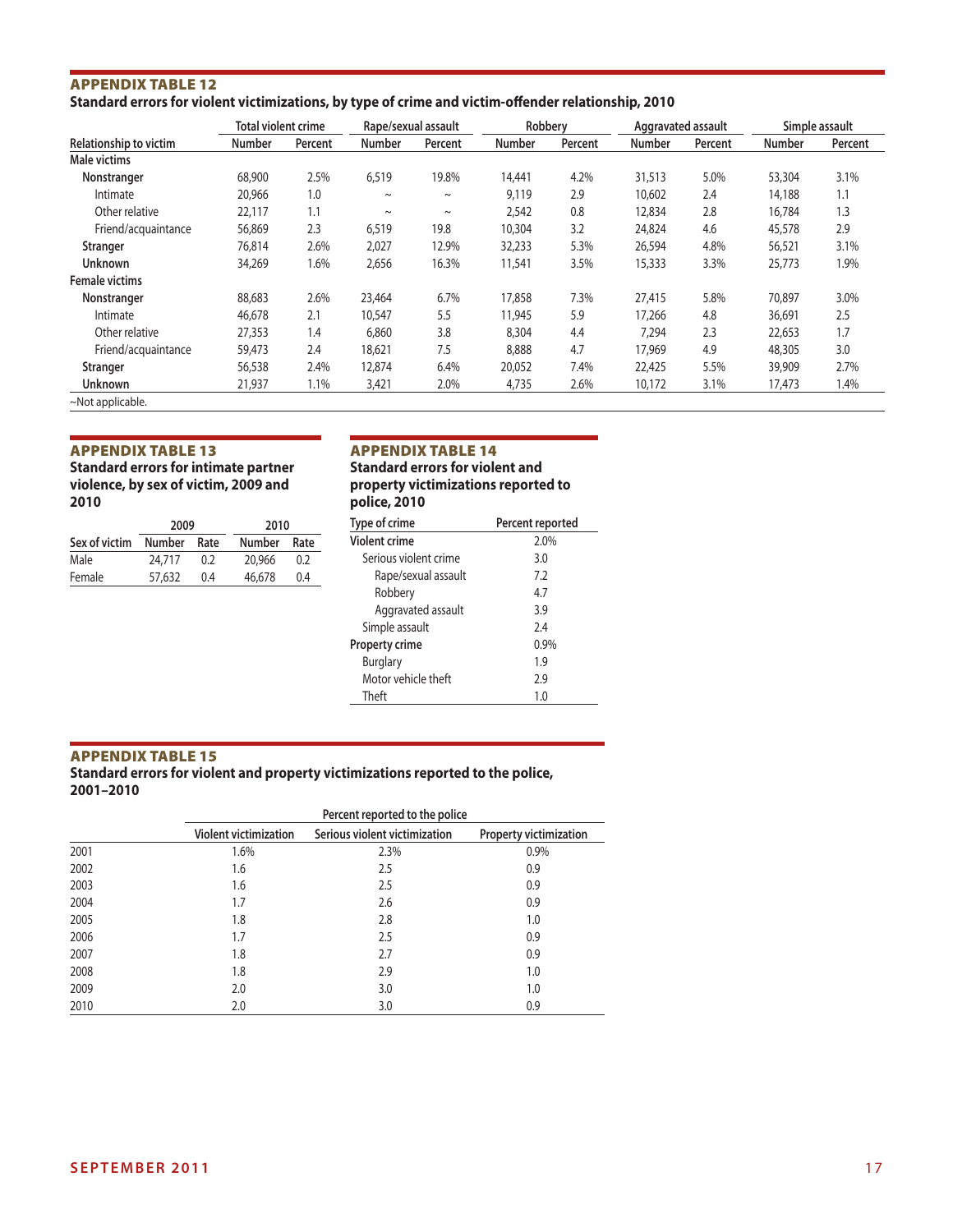# Appendix Table 16

#### **Standard errors for victimizations reported to the police, by sex of victim, race, and Hispanic origin of victim, 2010**

| Demographic characteristic of victim | <b>Violent victimization</b> | <b>Property victimization</b> |
|--------------------------------------|------------------------------|-------------------------------|
| <b>Total</b>                         | 2.0                          | 0.9                           |
| Male                                 | 2.6                          | 1.2                           |
| White                                | 3.1                          | 1.5                           |
| <b>Black</b>                         | 6.1                          | 3.1                           |
| Hispanic                             | 5.5                          | 2.8                           |
| Other                                | 8.5                          | 4.7                           |
| American Indian or Alaskan Native    | 10.7                         | 9.4                           |
| Asian or Pacific Islander            | 13.2                         | 5.2                           |
| Two or more races                    | 13.0                         | 7.7                           |
| Female                               | 2.7                          | 1.2                           |
| White                                | 3.3                          | 1.5                           |
| <b>Black</b>                         | 5.3                          | 2.6                           |
| Hispanic                             | 6.5                          | 2.8                           |
| Other                                | 11.0                         | 6.0                           |
| American Indian or Alaskan Native    | 22.8                         | 10.9                          |
| Asian or Pacific Islander            | 10.2                         | 6.9                           |
| Two or more races                    | 7.9                          | 6.8                           |

# Appendix Table 17

**Standard errors for violent victimizations, by type of crime, by sex, race, Hispanic origin, and age of victim, 2010**

| Demographic characteristic of victim | Violent victimizations per 1,000 persons age 12 or older |                     |         |                      |                    |                |
|--------------------------------------|----------------------------------------------------------|---------------------|---------|----------------------|--------------------|----------------|
|                                      | <b>Total</b>                                             | Rape/sexual assault | Robbery | <b>Total assault</b> | Aggravated assault | Simple assault |
| Sex                                  |                                                          |                     |         |                      |                    |                |
| Male                                 | 1.0                                                      | 0.1                 | 0.3     | 0.9                  | 0.4                | 0.7            |
| Female                               | 0.9                                                      | 0.2                 | 0.2     | 0.8                  | 0.3                | 0.7            |
| Race/Hispanic origin                 |                                                          |                     |         |                      |                    |                |
| White                                | 0.8                                                      | 0.1                 | 0.2     | 0.7                  | 0.3                | 0.6            |
| <b>Black</b>                         | 2.0                                                      | 0.4                 | 0.7     | 1.7                  | 0.8                | 1.4            |
| Hispanic                             | 1.5                                                      | 0.3                 | 0.6     | 1.3                  | 0.5                | 1.2            |
| American Indian or Alaskan Native    | 10.8                                                     | $\sim$              | 3.3     | 10.2                 | 7.2                | 7.0            |
| Asian or Pacific Islander            | 1.5                                                      | 0.4                 | 0.6     | 1.2                  | 0.4                | 1.1            |
| Two or more races                    | 9.2                                                      | 1.3                 | 3.4     | 8.4                  | 3.5                | 7.4            |
| Age                                  |                                                          |                     |         |                      |                    |                |
| $12 - 14$                            | 3.3                                                      | 0.9                 | 0.5     | 3.1                  | 1.4                | 2.6            |
| $15 - 17$                            | 3.0                                                      | 0.7                 | 0.9     | 2.6                  | 1.1                | 2.3            |
| $18 - 20$                            | 3.6                                                      | 0.5                 | 1.4     | 3.2                  | 1.5                | 2.7            |
| $21 - 24$                            | 2.9                                                      | 0.6                 | 1.0     | 2.5                  | 1.4                | 2.0            |
| $25 - 34$                            | 1.6                                                      | 0.4                 | 0.5     | 1.4                  | 0.6                | 1.2            |
| $35 - 49$                            | 1.1                                                      | 0.2                 | 0.3     | 1.0                  | 0.4                | 0.9            |
| $50 - 64$                            | 1.0                                                      | $\sim$              | 0.3     | 1.0                  | 0.4                | 0.8            |
| 65 or older                          | 0.5                                                      | 0.1                 | 0.2     | 0.4                  | 0.1                | 0.4            |
| ~Not applicable.                     |                                                          |                     |         |                      |                    |                |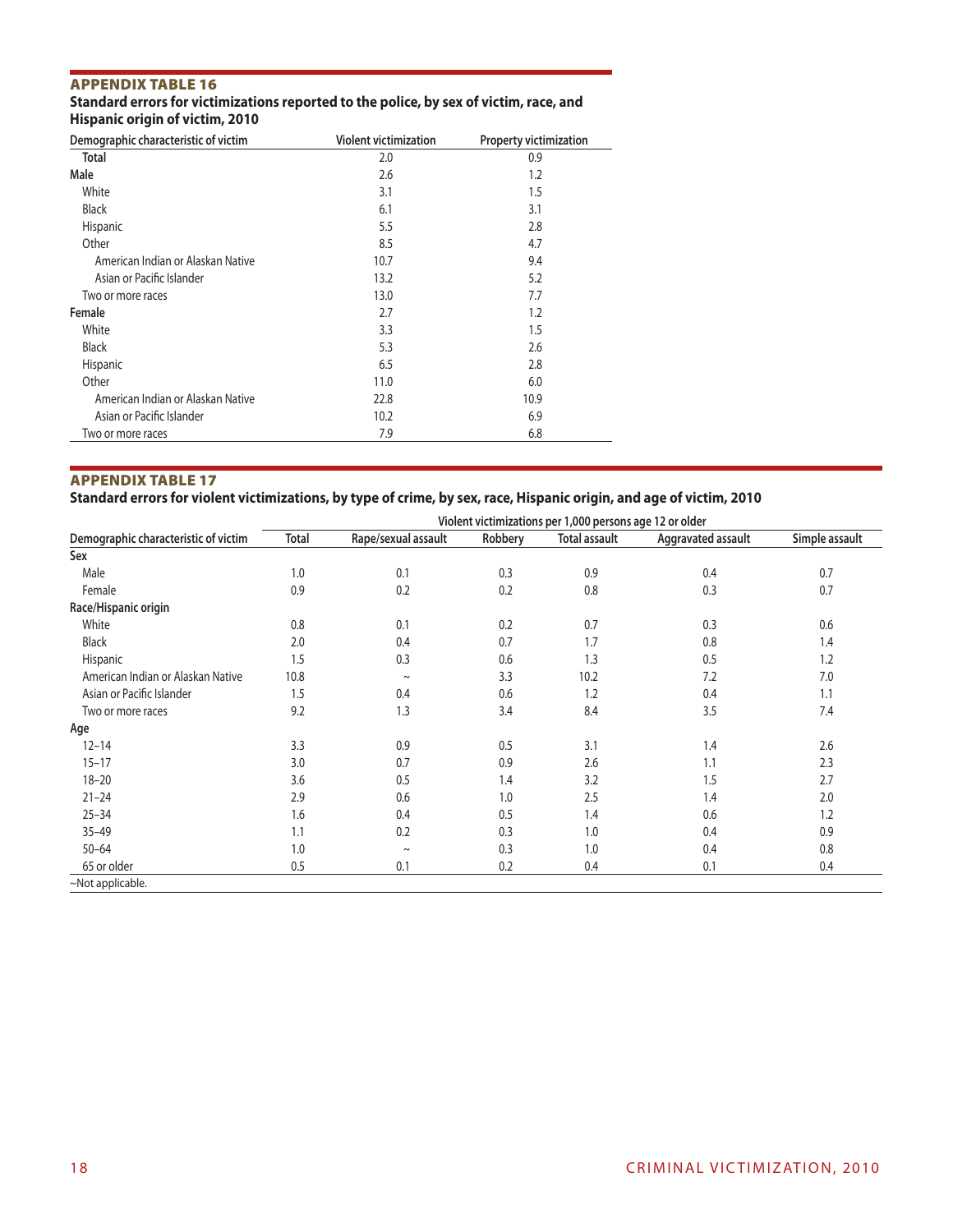# Appendix Table 18

#### **Standard error for property crime victimizations, by type of crime, by household income and size, 2010**

| Household characteristic       | Victimizations per 1,000 households |                 |                     |       |  |  |
|--------------------------------|-------------------------------------|-----------------|---------------------|-------|--|--|
|                                | <b>Total</b>                        | <b>Burglary</b> | Motor vehicle theft | Theft |  |  |
| Household income               |                                     |                 |                     |       |  |  |
| Less than \$7,500              | 11.2                                | 5.9             | 1.7                 | 9.6   |  |  |
| \$7,500-\$14,999               | 9.2                                 | 4.9             | 1.7                 | 7.8   |  |  |
| \$15,000-\$24,999              | 7.3                                 | 3.4             | 1.7                 | 6.2   |  |  |
| \$25,000-\$34,999              | 7.0                                 | 3.1             | 1.6                 | 6.0   |  |  |
| \$35,000-\$49,999              | 5.9                                 | 2.4             | 1.2                 | 5.2   |  |  |
| \$50,000-\$74,999              | 5.6                                 | 2.2             | 1.2                 | 5.0   |  |  |
| \$75,000 or more               | 4.7                                 | 1.7             | 0.9                 | 4.3   |  |  |
| Unknown                        | 3.4                                 | 1.5             | 0.5                 | 3.0   |  |  |
| Number of persons in household |                                     |                 |                     |       |  |  |
|                                | 3.5                                 | 1.7             | 0.6                 | 2.8   |  |  |
| 2 or 3                         | 3.1                                 | 1.3             | 0.5                 | 2.7   |  |  |
| 4 or 5                         | 5.6                                 | 2.1             | 1.1                 | 5.1   |  |  |
| 6 or more                      | 13.3                                | 5.6             | 2.9                 | 12.1  |  |  |